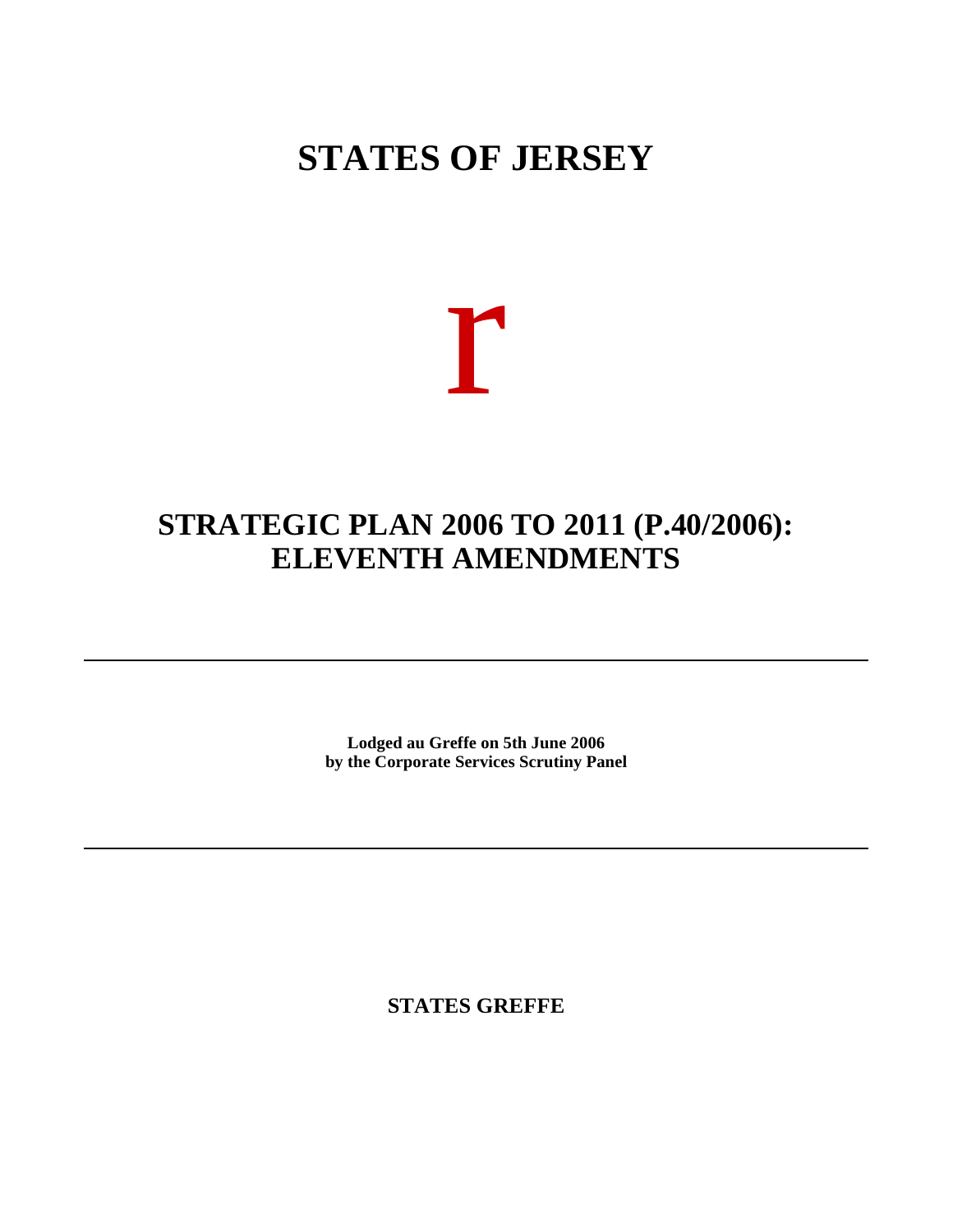*After the word* "Appendix" *insert the words –*

", except that in Commitment One, Outcome 1.2 –

- (a) for Actions 1.2.2 and 1.2.3 substitute the following Actions
	- 1.2.2. Retain any budget surpluses that occur before the introduction of the 0/10 tax changes (due in 2010) in the Consolidated Fund until the extent of any structural deficit as a result of the new fiscal strategy becomes clear with these surplus funds being be used to maintain revenue and capital spending in the short term whilst any structural deficit is addressed (T&R).

1.2.3.

- Improve overall fiscal framework by the immediate establishment of a Stabilisation Fund, into which the following funds will be transferred –
	- i. The balance of excess funds over liabilities held currently in the Dwelling Houses Loans Fund as they become available (T&R).
	- ii. The capital receipts from property sales identified in Action 6.2.3 ofthis Plan, estimated to reach at least £4 million per year by 2009 (being the capital element of the savings arising from the Change Programme) (T&R).
	- iii. The non-capital element of the Change Programme Efficiency Savings identified in 6.2 of the Strategic Plan (estimated to reach £6.64 million per year by 2009) (T&R).

1.2.4

forward for approval by the States detailed proposals for the control of inflation to update the current inflation strategy, with the proposals to include details of the future use of the balance in the Stabilisation Fund created under 1.2.3 above and the operation and long term use of the Fund which will be broadly as described in the Economic Growth Plan (P.38/2005) as adopted by the States. The proposals will also cover the role of fiscal measures, particularly GST rates, in this context (T&R) (ED).

# CORPORATE SERVICES SCRUTINY PANEL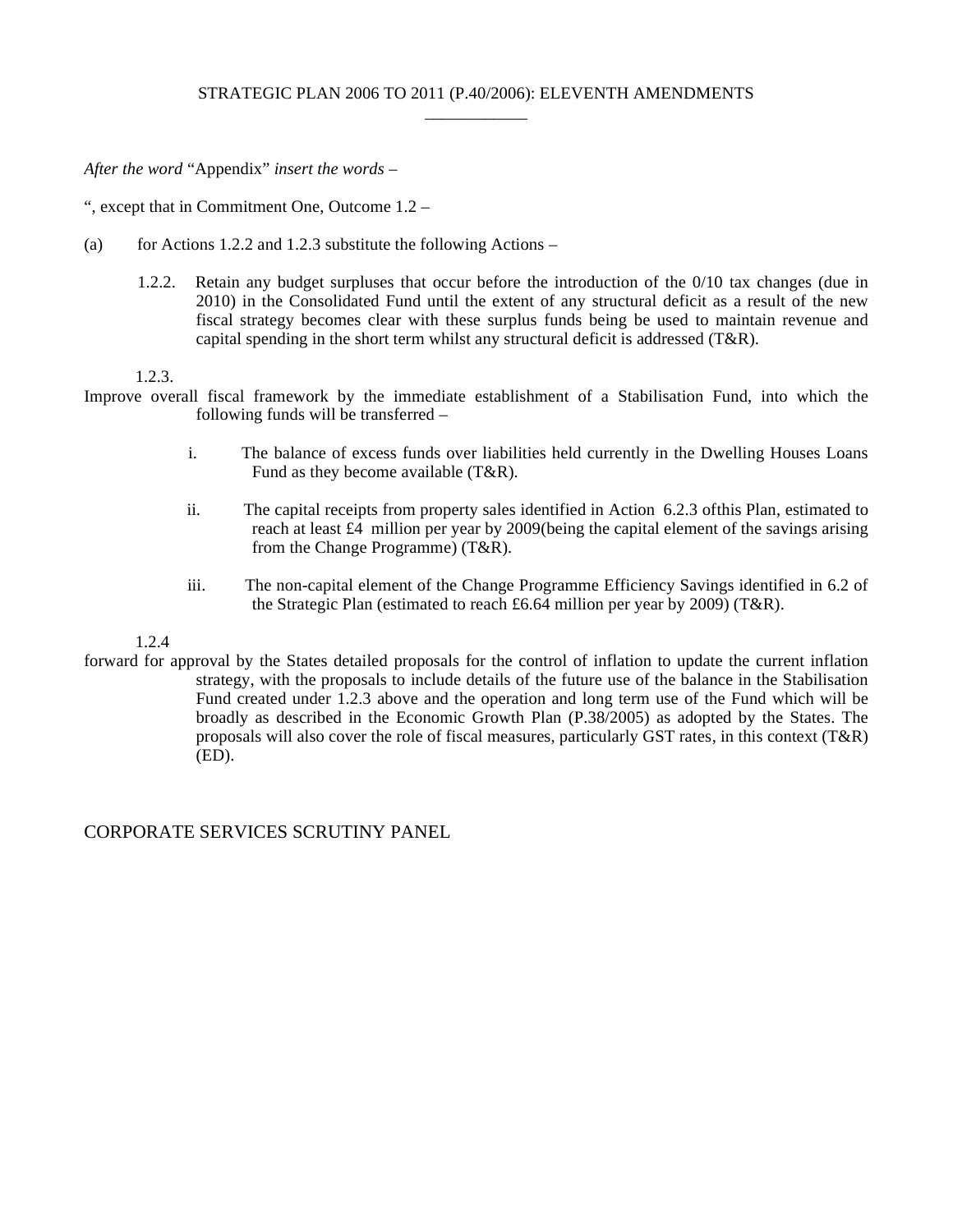# **REPORT**

# **1.0 Introduction**

The Panel in considering the draft Strategic Plan at its meeting on 13th April 2006, decided to focus its attention on the Financial Framework as this was linked to its responsibility for scrutinising the States Business Plan and Budget.

# **1.1 Objectives**

The Panel set out the following objectives for the review –

- To examine the original purpose for the establishment of the Dwelling House Loan Fund and to consider the options for the use of the balance in the Loan Fund.
- To examine the projected corporate and departmental efficiency savings for the years 2005 to 2009
- To clarify the potential extent of the revenue gap ('black hole').
- To investigate the proposed use of a Stabilisation Fund.
- To consider the Minister's enhanced anti-inflation strategy (Strategic Plan 1.2.2)

## **1.2. Sub-Panel**

The Panel decided to invite two additional members, Senators L. Norman and B. Shenton, to join them for them purpose of this review, both being non-Executive members of the States. The Panel subsequently discovered that Scrutiny Panels did not have the power, under Standing Orders, to co-opt other members; however, Sub-Panels did have that ability. The Panel, therefore, decided to form a Sub-Panel to undertake this particular review. The Sub-Panel was constituted as follows –

Deputy P.J. Ryan, Chairman Senator L. Norman Senator J. Perchard Senator B. Shenton Constable D. Murphy Deputy J. Gallichan

Officer support: Mr. M. Haden and Miss S. Power

#### **The Panel was of the opinion that a change to Standing Orders should be considered to allow for greater flexibility in respect of co-opting additional members to a Scrutiny Panel in the future.**

## **1.3 Investigations**

The Panel Chairman and Deputy Gallichan met the Head of Financial Planning, Treasury, and the Director, Property Holdings Department, to discuss the corporate and departmental capital and revenue efficiency savings.

The Panel received a Briefing Note from the Head of Corporate Capital, Treasury, on the Dwelling House Loan Fund, statistical information from the Head of the Statistics Unit and background economic information from the Economic Adviser, Chief Minister's Department.

Relevant papers are available for downloading from the Scrutiny website.

The Panel held a public hearing on 18th May 2006 with the Treasury and Resources Minister who was accompanied by the Treasurer of the States. The transcript is available on the Scrutiny website.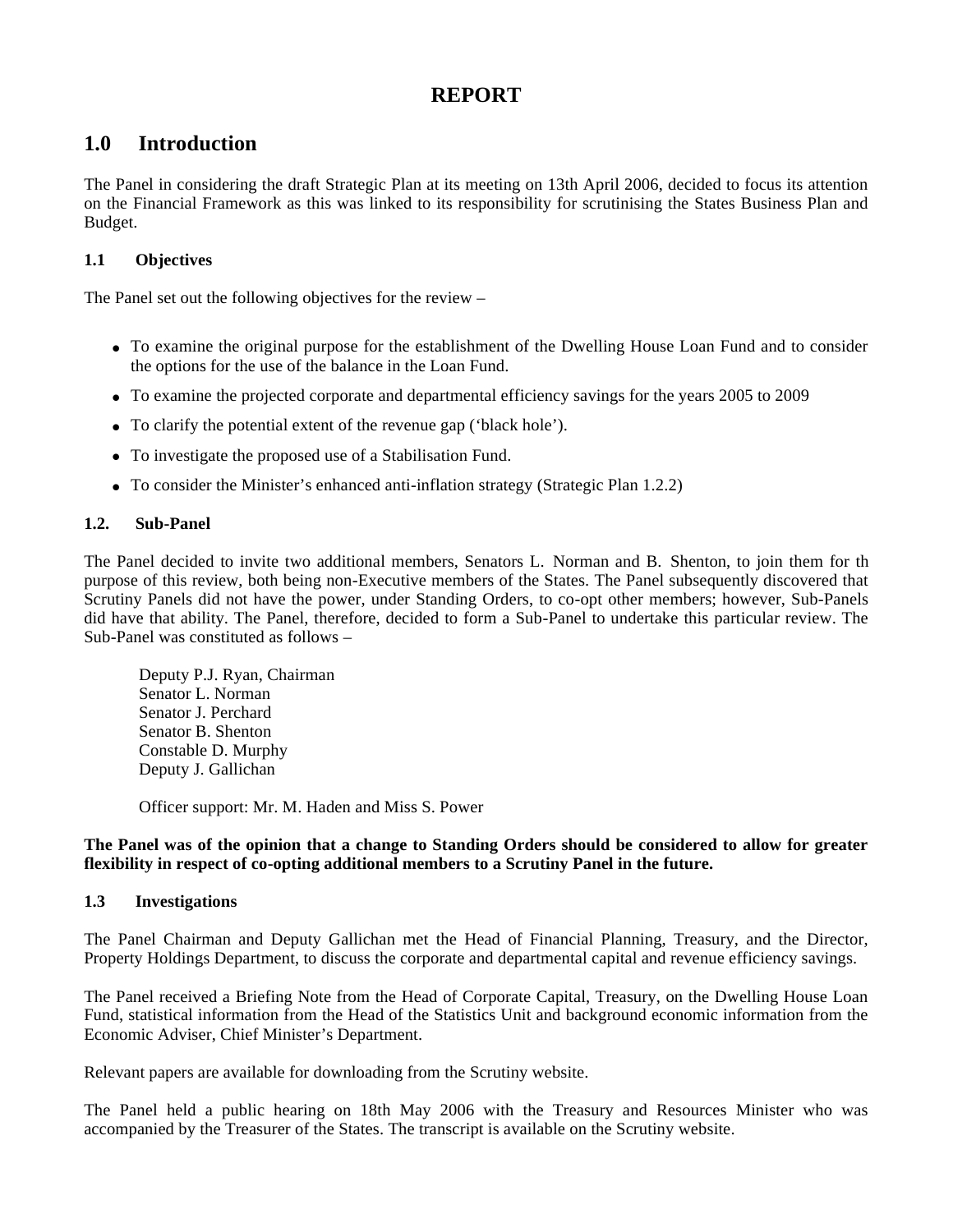# **1.4 Sub-Panel Findings**

The Sub-Panel considered its findings following the public meeting with the Minister and agreed on the following key points –

- the balance of the Dwelling House Loan Fund should not be used to fund initiatives in the Strategic Plan;
- the balance of the Dwelling House Loan Fund should be applied instead to the establishment of a Stabilisation Fund
- efficiency savings from the Change Programme should be applied to the Stabilisation Fund. This would prove to the public that the States was serious about reducing expenditure.
- it would be irresponsible to increase States expenditure above previously agreed levels at this stage when the Island is embarking on a high risk fiscal strategy, the accuracy of the future financial impact of which is still unclear;
- the purpose of the Stabilisation Fund should be clarified in the Strategic Plan as at present there was a blurring between: (a) the concept of a Stabilisation Fund, as conceived in the Economic Growth Plan, to address cyclical periods of growth/inflation/recession/deflation in the economy, and (b) the requirement for a fund in which to deposit budget surpluses arising from the introduction of GST to address subsequent structural deficits arising from the introduction of Zero/ten.
- an inflation strategy which maintained a strong discipline over public spending should remain a key strategic aim for the Island.

## **1.5 Sub-Panel recommendation**

The Sub-Panel agreed to recommend to the full Corporate Services Panel that it seek to amend P.40/2006 accordingly.

The full Panel unanimously accepted the recommendation of the Sub-Panel and agreed to adopt, in principle, a draft report prepared by the Chairman, subject to further revision.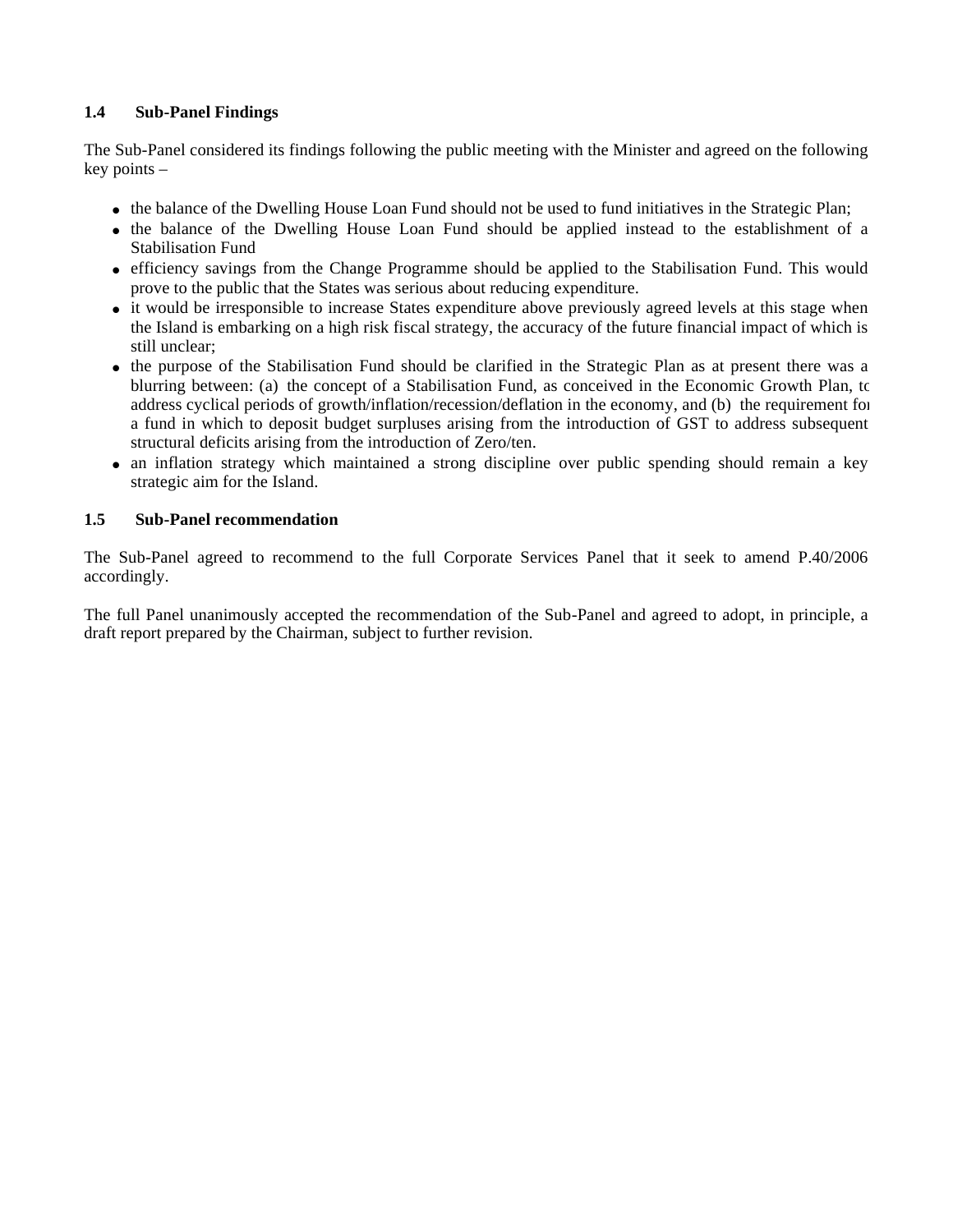# **2.0 Strategic Plan 2006 to 2011 (P.40/2006): Eleventh Amendments**

The Panel's agreed amendments and accompanying report were lodged 'au Greffe' on 5th June 2006.

*After the word* "Appendix" *insert the words –*

", except that in Commitment One, Outcome 1.2 –

- (a) for Actions 1.2.2 and 1.2.3 substitute the following Actions
	- 1.2.2. Retain any budget surpluses that occur before the introduction of the 0/10 tax changes (due in 2010) in the Consolidated Fund until the extent of any structural deficit as a result of the new fiscal strategy becomes clear with these surplus funds being be used to maintain revenue and capital spending in the short term whilst any structural deficit is addressed (T&R).

1.2.3.

- Improve overall fiscal framework by the immediate establishment of a Stabilisation Fund, into which the following funds will be transferred –
	- i. The balance of excess funds over liabilities held currently in the Dwelling Houses Loans Fund as they become available (T&R).
	- ii. The capital receipts from property sales identified in Action 6.2.3 ofthis Plan, estimated to reach at least £4 million per year by 2009 (being the capital element of the savings arising from the Change Programme) (T&R).
	- iii. The non-capital element of the Change Programme Efficiency Savings identified in 6.2 of the Strategic Plan (estimated to reach £6.64 million per year by 2009) (T&R).

1.2.4

forward for approval by the States detailed proposals for the control of inflation to update the current inflation strategy, with the proposals to include details of the future use of the balance in the Stabilisation Fund created under 1.2.3 above and the operation and long term use of the Fund which will be broadly as described in the Economic Growth Plan (P.38/2005) as adopted by the States. The proposals will also cover the role of fiscal measures, particularly GST rates, in this context (T&R) (ED).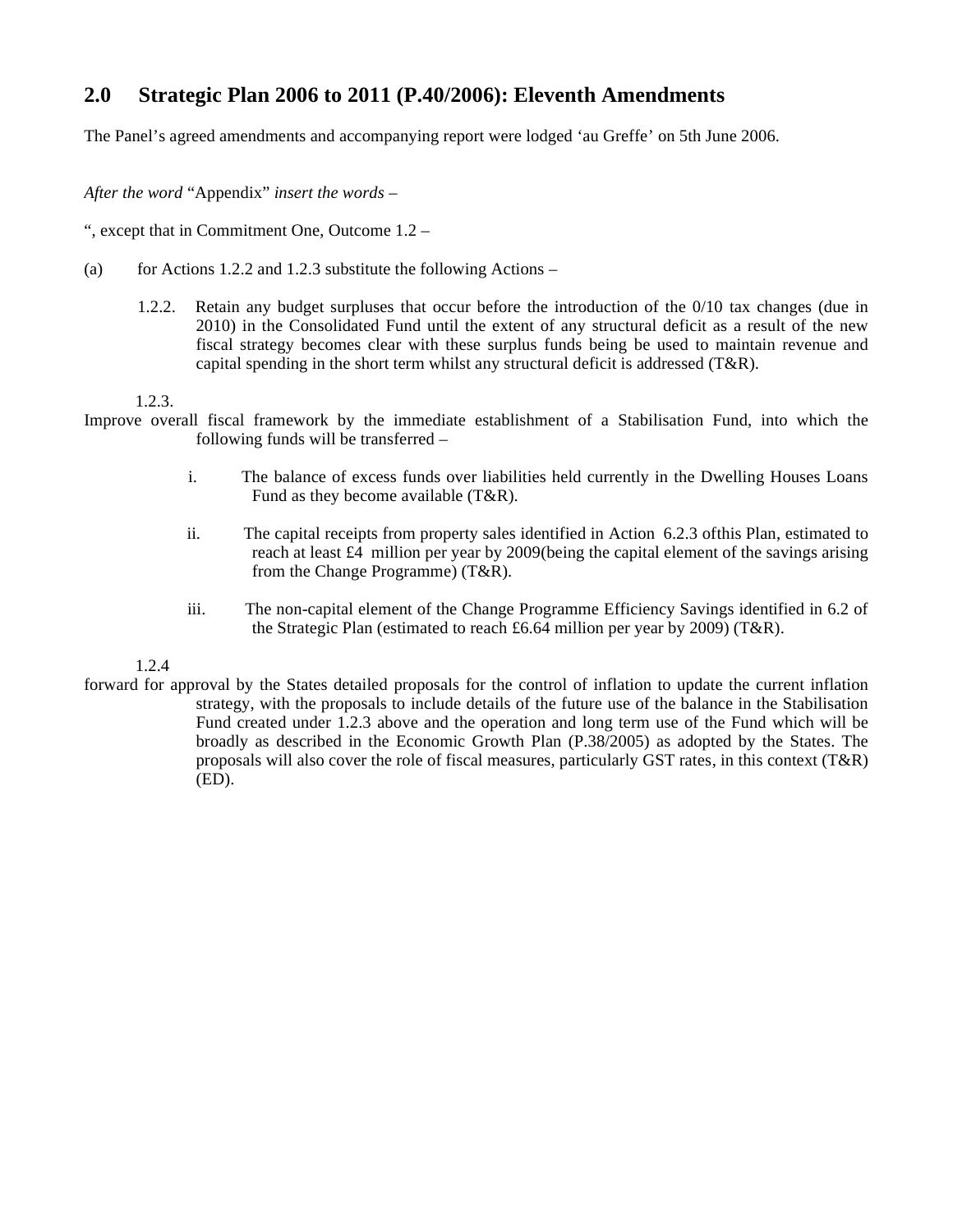# **3.0 Report on Amendments – Executive Summary**

New paragraph 1.2.2 *ensures that early GST receipts/budget surpluses do not go into Stabilisation Fund but are held instead to help address structural deficits post 2009.*

- *Forecasts post 2009 suggest structural deficits rising to £40 million in 2013*
- *Re-appraisal of 'black hole' may reduce but unlikely to eliminate deficits*
- *Stabilisation Fund (SF) intended as counter-cyclical and counter-inflation tool*
- *Clarification of 2008/2009 forecast surpluses not appropriate for SF*

New paragraph 1.2.3 a*ccelerates the establishment of a Stabilisation Fund and places funds into it progressively via: (i) the balance of the DHLF, (ii) the capital receipts element of the efficiency savings, and (iii) the remaining un-allocated balance of the revenue efficiency savings.*

- *Numerous refs. to 2005 States decisions limiting public spending growth*
- *Recent success in control of inflation through limits to spending growth*
- *DHLF not 'income flow'*
- *Places balance of DHLF and efficiency savings into SF*
- *Property capital receipts once spent = slow erosion of property capital base*
- *Achievement or not of Efficiency Savings outside scope of amendment*
- *(i) Increases deficits by removal of Dwelling Houses Loans Fund (DHLF)*
- *(ii) Increases deficits by removal of capital element of Efficiency Savings*
- *(iii) Increases deficits by removal of non-capital element of Efficiency Savings (remaining unallocated £6.7 million per annum)*
- *(i), (ii) and (iii) place increasing pressure on the Council of Ministers to reduce/delay spending*

New paragraph 1.2.4 p*rovides for the early presentation by Treasury & Resources and Economic Development of a report on the usage, size etc. of the Stabilisation Fund created in new paragraph 1.2.3 for a States debate.*

- *Closes off or converts funds in SF for other uses*
- *No allowance for next recession in forecasts*
- *Report and States decision on usage guidelines, size of fund, fiscal levers etc.*
- *Where are we in the economic cycle*

## *Conclusion*

- *Inflationary pressures*
	- o *GST in 2008*
	- o *2% real economic growth annually as per Economic Growth Plan*
	- o *end of ITIS deflationary impact in 2007*
	- o *proposed RUDL charges to non-Jersey owned businesses*
	- o *public spending growth as per Strategic Plan?*
- *Balanced budgets over the full economic cycle rather than the next five years*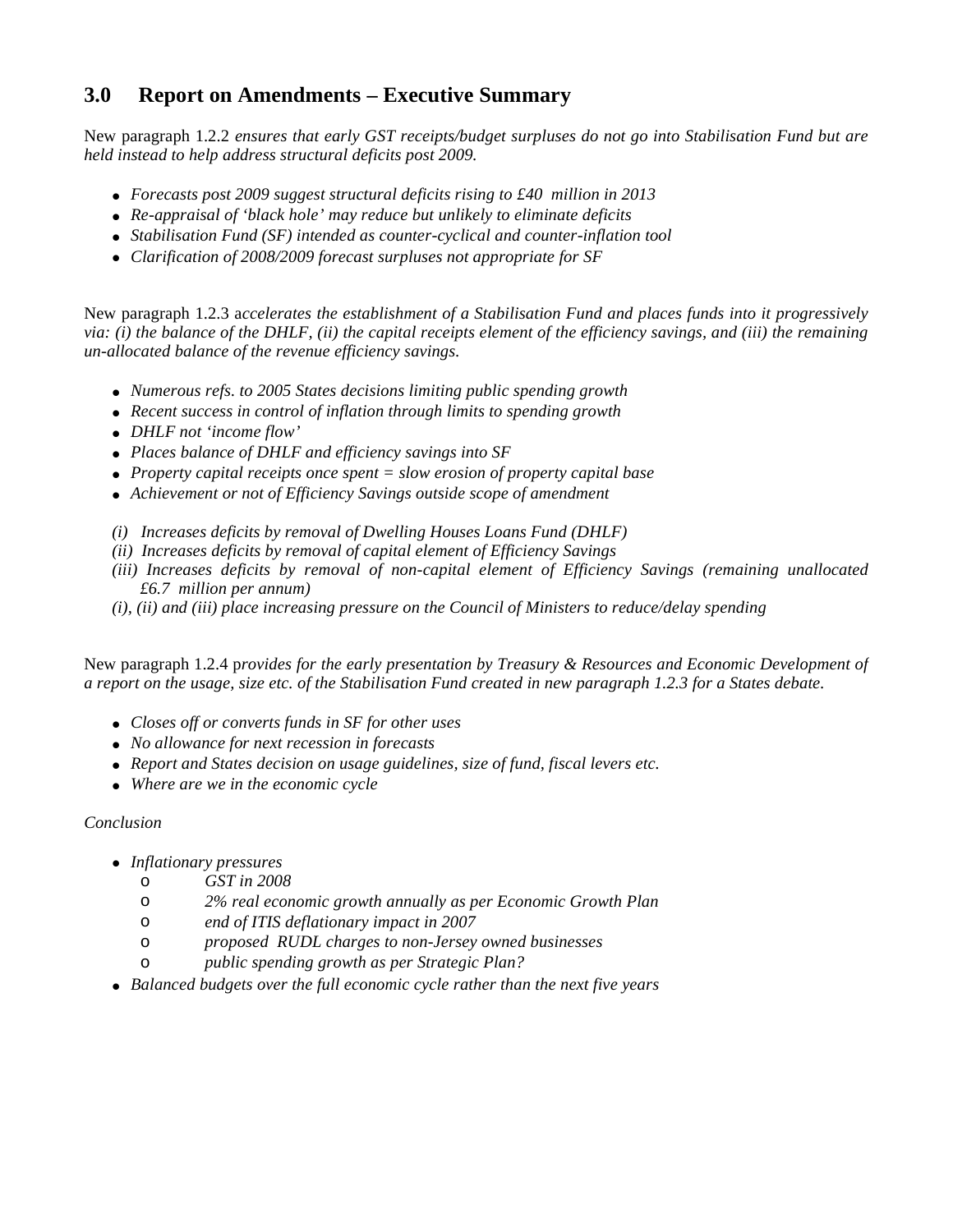# **4.0 Addressing budget deficits post 2009**

## 4.1 *Amendment: New paragraph 1.2.2*

This part of the amendment is designed to ensure that budget surpluses created largely as a result of the early introduction of GST in 2008 are held over to address budget deficits evident from 2010 and into the future after the introduction of 0/10 Corporation Tax and the loss of tax receipts from the business sector as a result.

## 4.2 '*The Black Hole' in States Resources Forecast*

The Resources Forecast (Page 17 of the Strategic Plan) indicates significant budget deficits in 2010 and 2011 as a result of the introduction of the zero/ten fiscal changes, after the surpluses provided in 2008 and 2009 by the introduction of new Goods and Services taxes and revenue raising changes to existing taxes such as '20 means  $20^\circ$ .

The Minister told the Sub-Panel reviewing the Financial Framework that his overall objective was '*to maintain balanced budgets over the longer term'*. However, even over the six year period covered by the Strategic Plan, the forecast is for an overall deficit by the end of the period of £12 million.

The Panel requested the Treasury to provide 'indicative' figures after 2011 using similar assumptions and growth patterns as used in 2010 and 2011 and any other assumptions such as the phasing out of tax receipts in 2012. The result is shown in *Table 1*. The size of the continuing deficits forecast for 2012, 2013 and 2014 indicates that there remains a very strong likelihood of a serious structural problem that will need to be addressed from 2010 onwards.

|                                                       | 2012<br>$\mathbf{f}'$ m | 2013<br>$\mathbf{f}'$ m | 2014<br>$\mathbf{f}'$ m | 2015<br>$\mathbf{f}'$ m |
|-------------------------------------------------------|-------------------------|-------------------------|-------------------------|-------------------------|
| es Revenues (2006 Budget)                             | 480                     | 485                     | 500                     | 516                     |
| cipated States Revenues - GST, 20/20                  | 56                      | 58                      | 60                      | 61                      |
| ntial States Revenues                                 | 536                     | 543                     | 560                     | 577                     |
| enue Expenditure Forecasts                            | 527                     | 540                     | 553                     | 567                     |
| ital Expenditure Forecasts                            | 43                      | 44                      | 45                      | 46                      |
| I Net Expenditure Forecasts                           | 570                     | 584                     | 598                     | 613                     |
| enditure growth                                       | $1.0\%$                 | 2.5%                    | 2.5%                    | 2.5%                    |
| isfer of Parish welfare and residential care (May 06) | 10                      | 10                      | 10                      | 10                      |
| I Net Expenditure Forecasts (inc. Parish transfer)    | 580                     | 594                     | 608                     | 623                     |
| tribution from Dwelling Houses Loan Fund              |                         |                         |                         |                         |
| ling from Island Rate for transfer of Parish Welfare  | 10                      | 10                      | 10                      | 10                      |
| I Net Expenditure Forecasts less contributions        | 570                     | 584                     | 598                     | 613                     |
| enditure growth after DHLF                            | 2.3%                    | 2.5%                    | 2.5%                    | 2.5%                    |
| ft Strategic Plan Surplus/(Deficit)                   | (33.3)                  | (40.9)                  | (38.5)                  | (35.8)                  |

# *Table 1: Extended Financial Forecast 2012 - 2015*

The Minister advised the Sub-Panel that these figures should be taken with a health warning: '*they are almost academic; they are sort of a mathematical extension to where we are now, rather than a realistic position*.' Referring to the anticipated 'Black Hole' caused by the fiscal changes he said: '*Because there are a variety of contributing factors to the £80-£100 million deficit and we are taking a very prudent line, I do not think I will have any nasty shocks in terms of financial forecasts.'* When pressed to comment on the possibility that the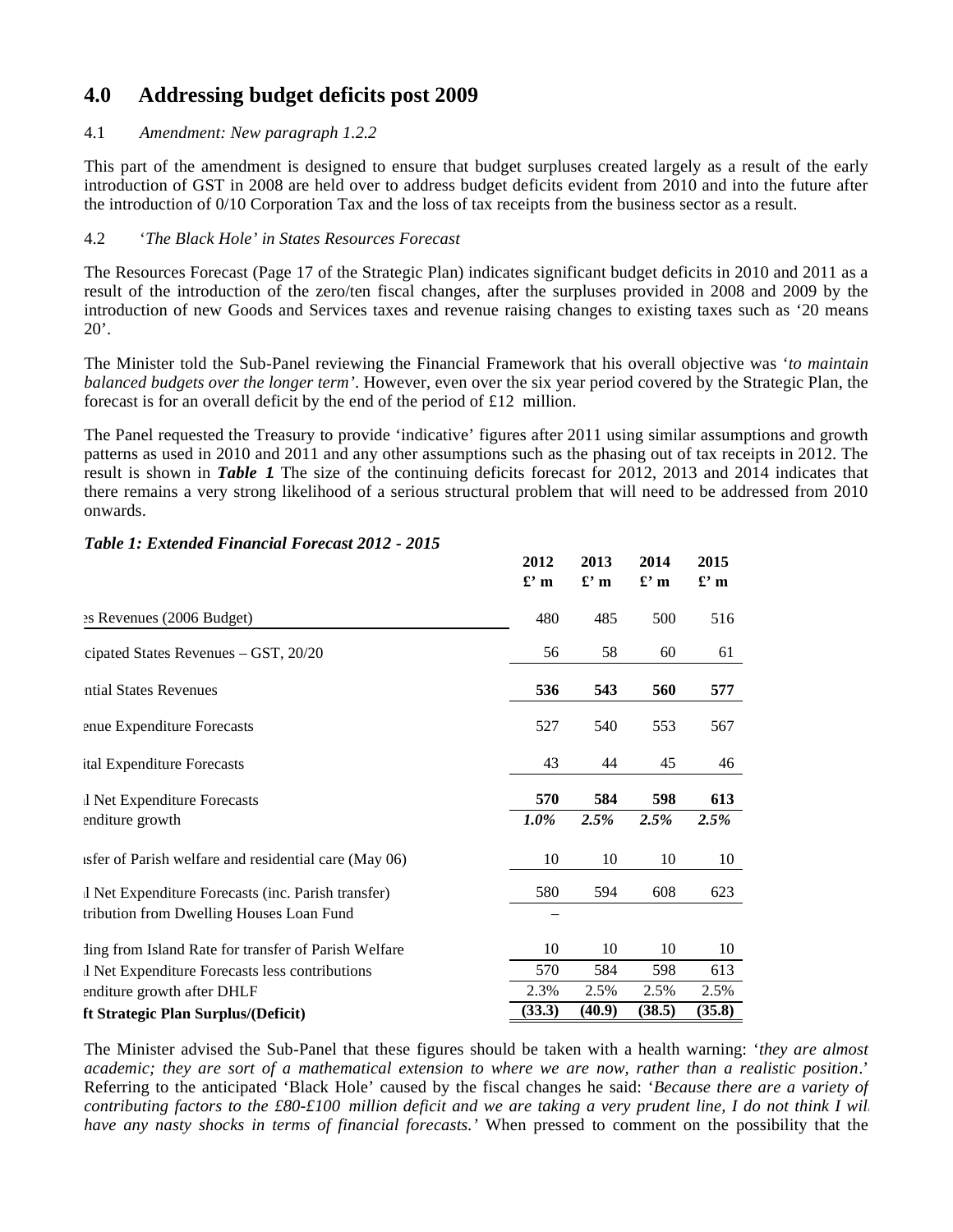indicative figures beyond 2011 contained a clear warning of a continual structural deficit, the Minister said: '*I think it is intended to indicate that we could live within our means within a 5 year period but yet at the end of it, if nothing else changed those figures, there could be difficulties thereafter. I have also said that, inevitably, things will change and those figures will alter.* …*What this is simply indicating is that the strategic policies within this plan over a five year period are capable of being delivered while we still achieve our budget.'*

The Sub-Panel noted the encouraging out-turn figures for 2005 as reported in the Financial Report and Accounts and the assurance that the financial forecast would be revised on a regular twice-yearly basis. The Minister told the Sub-Panel: '*Structural deficits do not happen overnight, and this plan says that over the next 5 years we can achieve balanced budgets. We will review the plan next year. It will not be in December 2010 that we suddenly say: "We have got a problem." We should be aware of that by 2008 and 2009 and plan it accordingly at that time. The whole idea is not to have sudden shocks to the economy but to plan on a rolling programme in advance*.'

**The Sub-Panel supports the Minister's insistence on the importance of delivering balanced budgets. Despite the assurances of the Minister, however, the Sub-Panel was not convinced that the outlook indicated in the draft Strategic Plan Financial Forecast and beyond provided sufficient confidence for relaxing the tight spending controls of the last few years, as envisaged in the draft Strategic Plan. This is discussed further in the next section.**

## *4.3 The Stabilisation Fund*

Page 16 of the Strategic Plan (2nd paragraph of Financial Framework) refers to the creation of a stabilisation fund into which will be paid "…budget surpluses in times of economic growth…" It is not clear as to whether the Council of Ministers intends that the budget surpluses indicated for 2008 and 2009 will be paid into the stabilisation fund, but it is very clear that the surpluses are as a result principally of early GST receipts before 0/10 and not economic growth.

The Strategic Plan does not go into any detail about the proposed Stabilisation Fund; however, it appears to the Panel that what is being proposed is not the same form of Stabilisation Fund as proposed in the Economic Growth Plan (P.38/2005), as agreed by the States., which is designed to address cyclical movements in the economy rather than a structural deficit. For ease of reference the relevant section from the Economic Growth Plan (P38 2005) as approved by the States is included with this report at *Appendix A*.

The effective control of inflation and the creation of a stabilisation fund are indeed crucial to our future economic well being and future economic competitiveness, but to help with the avoidance of doubt this amendment ensures that budget surpluses as a result of the early GST receipts are retained as a short-term cushion to help to address any residual structural deficits after 0/10 and not confused with the establishment of a true stabilisation fund which is addressed in section six of this report.

## *4.4 The proposed Regulation of Undertakings Licence Fees*

The Sub-Panel noted that one of the major proposals contained in the draft Zero/Ten tax changes to take effect in 2010 (currently out for public consultation), involved the charging of licence fees to businesses at a level of £500 per Regulation of Undertakings Manpower Licence (RUDL fees).

It was further noted that although the new locally owned Limited Trading Partnership (LTP) would be able to avoid the RUDL fees through offsetting against personal tax liabilities, non locally owned companies would not be able to follow this avoidance route.

The Minister for Treasury and Resources was questioned about this at a private hearing on the 12th May 2006 by the Sub-Panel dealing with 'zero/ten' and 'look through'. The following points became apparent.

- 1. The RUDL fee proposal is deliberately targeted at non Jersey owned companies in order to recover an element of taxation from this sector that would migrate to other jurisdictions under the zero tax regime.
- 2. The size of the fees would be set at zero for the financial services sector so that they would escape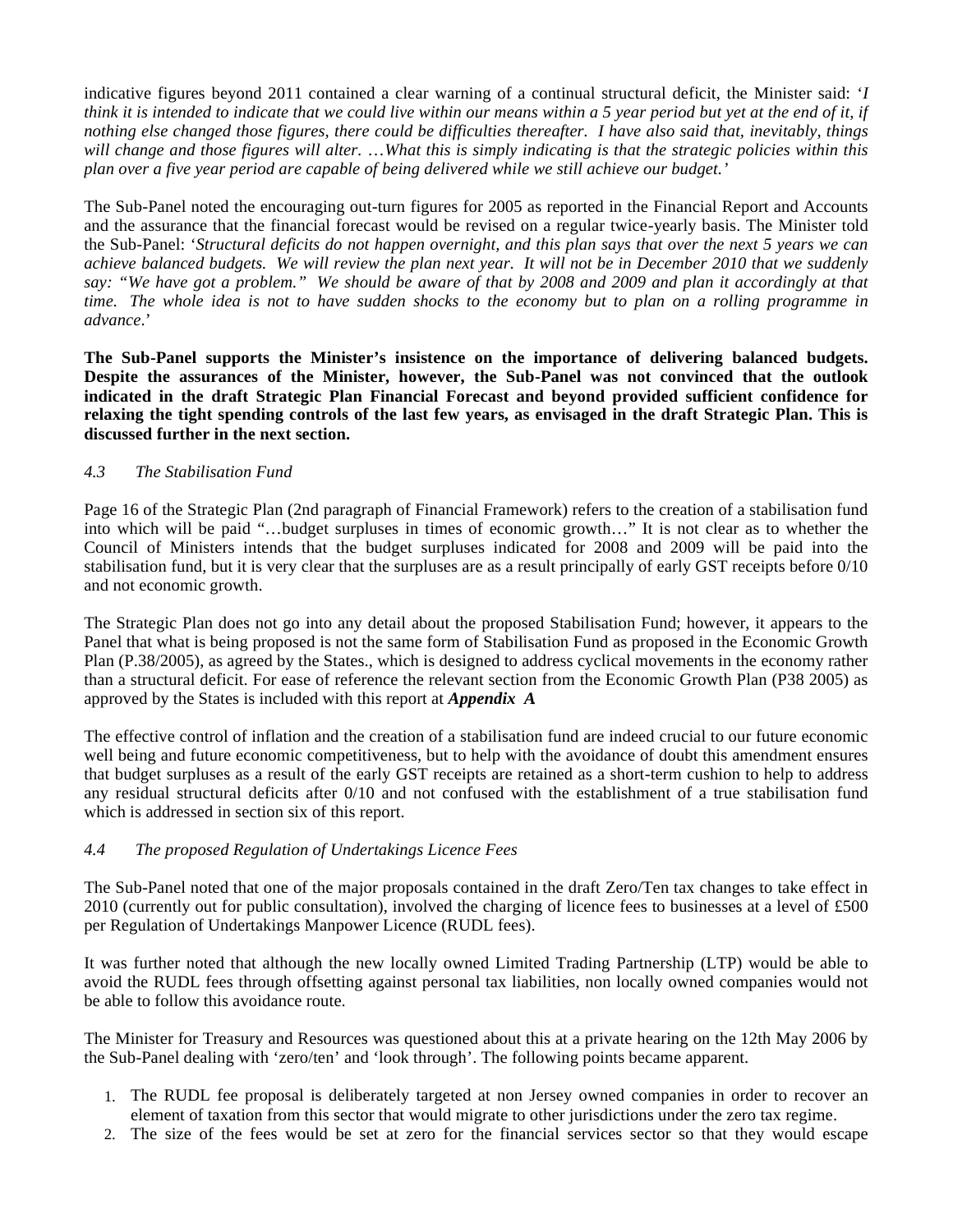increased costs, bearing in mind that they would be taxed at the 10% side of the 0/10.

- 3. The size of the fee for non finance sectors would be driven by the total 'tax' recovery target of approximately £5m.
- 4. The cost of the fees to non Jersey owned businesses would not be off-settable against any tax in another jurisdiction through a 'double tax' agreement, (unlike the present 20% Corporation Tax).
- 5. The fees will be irrecoverable by non Jersey owned companies and will represent real increased costs (not offset-able through double taxation agreements with the UK).
- 6. To the extent that these companies enjoy 'market power' they would be likely to pass on the extra costs to their customers. i.e. the RUDL fees will be inflationary.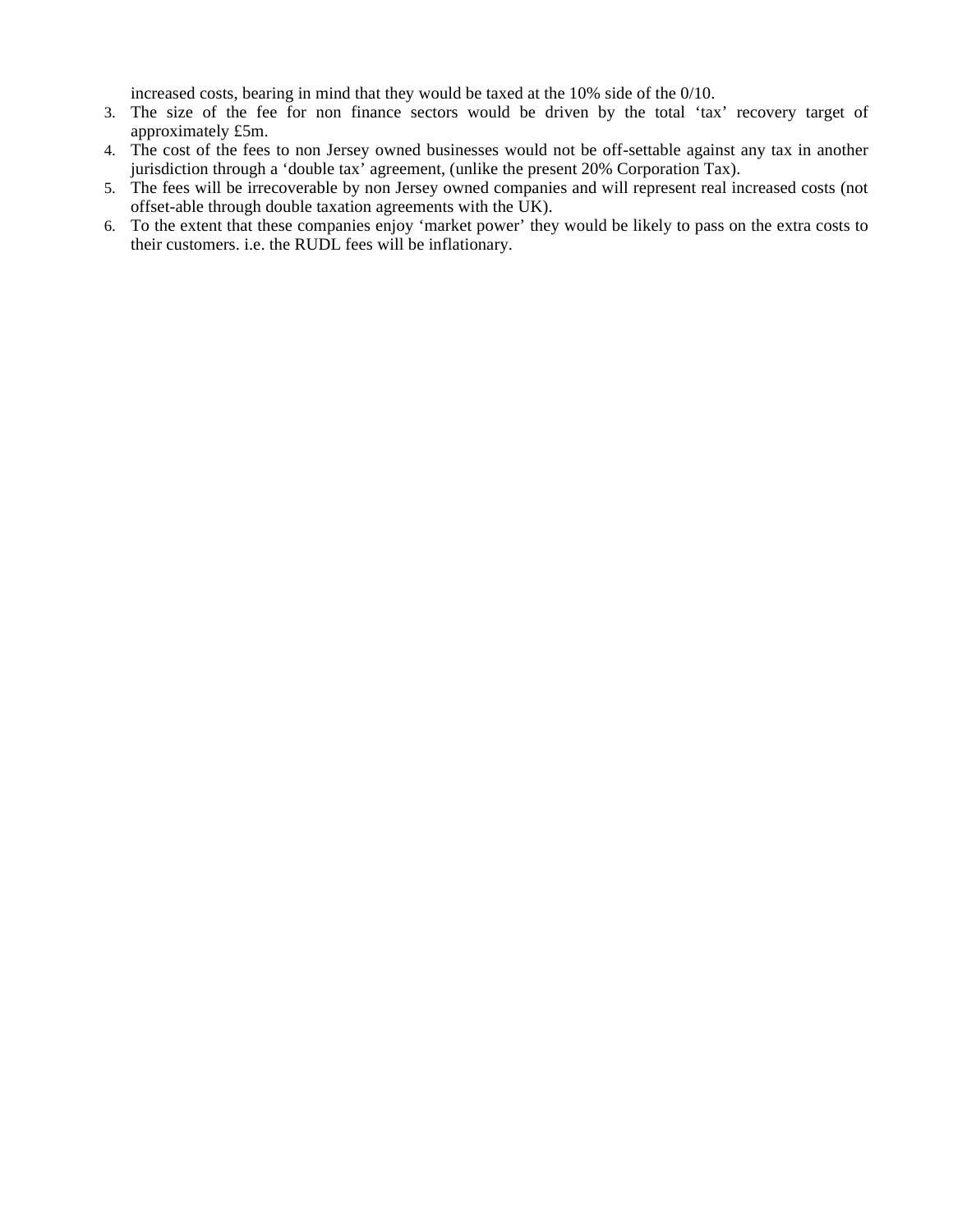# **5.0 Creation of a Stabilisation Fund**

#### *5.1 Amendment: New paragraph 1.2.3*

This amendment addresses the 'contributions from savings and potential new income flows' in three parts represented by –

- (i) the Dwelling Houses Loans Fund (DHLF),
- (ii) the £4 million a year 'savings' from capital receipts; and
- (iii) the remaining unallocated non-capital element of the efficiency savings

**This amendment accelerates the establishment of a stabilisation fund, but additionally it has the effect of putting pressure on the Council of Ministers to take action in one of three ways –**

- **(1) Continue spending plans with increased budget deficits;**
- **(2) Continue spending plans and increase taxation to reduce budget deficits; or**
- **(3) Reduce the growth in expenditure to the level foreseen in the 2006 Budget report to reduce budget deficits.**

**For the sake of absolute clarity, the Panel does not advocate actions (1) or (2), but fully expects the Council of Ministers to review their spending plans as a matter of urgency in order to maintain their commitment to delivering balanced budgets and eliminating deficits over the period of the Strategic Plan. Only when it is clear that increased revenues will cover any future deficit should the Council of Ministers embark on its full spending programme.**

#### *5.2 Increased expenditure plans in the Strategic Plan*

The Financial Forecast in the 2006 Budget Report, which was agreed by the States in December 2005 (only 6 months ago), shows a series of single figure budget deficits for the period 2006 to 2009 with a very large deficit of £70 million appearing in 2010 with the introduction of the new  $0/10$  corporate tax structure (see Table 2).

To address the immediate forecast deficits the agreed policy of the States in recent years, up to and including the 2006 Budget, has been to constrain public spending within strict limits. The following statements were made in 2006 Budget report -

"*These projections also assume that States expenditure increases remain within the modest levels set in the recent States Business Plan debate of an average of around 2.5% per annum over the next 5 years*." Page viii Para 1.4

"*The Committee's main objectives… for the period 2006 to 2010 are to: restrict increases in total States net expenditure to affordable levels, within the expenditure framework in the Fiscal Strategy and States Business Plan"* Page x Para 2.4 first bullet point.

"*The Committee is not able to control interest rates, however it will continue to endeavour to reduce inflationary pressures by constraining the growth in States spending to a level below the forecasts of inflation*." Page xi 2.5 (last para.)

#### **Table 2: Financial Forecast 2006 to 2010 (2006 Budget)**

|        |        | Estimates     |        |        |
|--------|--------|---------------|--------|--------|
| 2006   | 2007   | 2008          | 2009   | 2010   |
| £' 000 | f' 000 | $\pounds$ 000 | £' 000 | f: 000 |

**Income**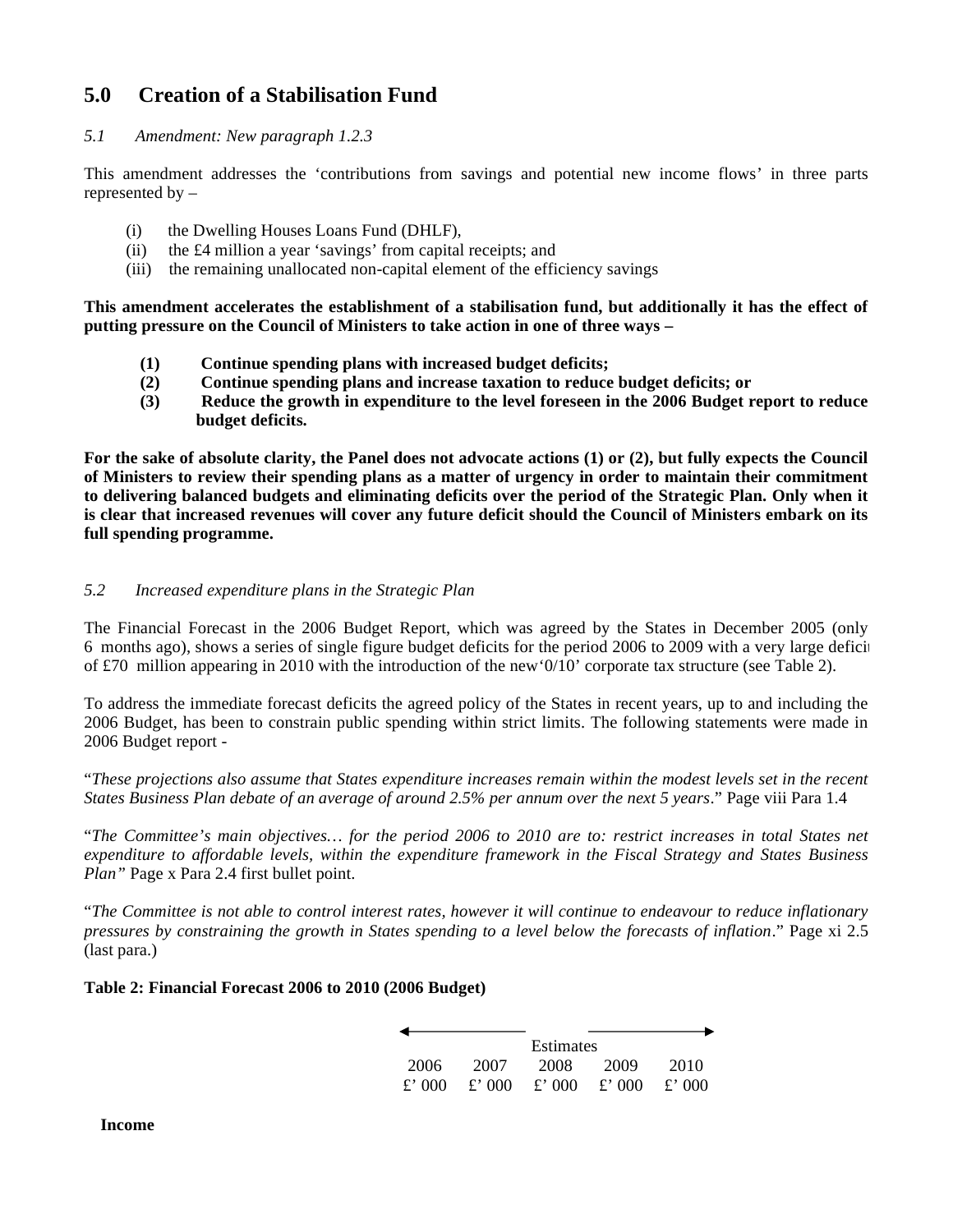| Income Tax<br>Impôts<br><b>Stamp Duty</b><br>Other Income | 385<br>46<br>17<br>24 | 403<br>44<br>17<br>24 | 417<br>43<br>17<br>24 | 432<br>41<br>17<br>24 | 381<br>40<br>17<br>24 |
|-----------------------------------------------------------|-----------------------|-----------------------|-----------------------|-----------------------|-----------------------|
| <b>Total Income</b>                                       | 472                   | 488                   | 501                   | 514                   | 462                   |
| <b>Expenditure and Transfers to</b><br><b>Reserves</b>    |                       |                       |                       |                       |                       |
| <b>Total States Net Revenue Expenditure</b>               | 441                   | 454                   | 467                   | 480                   | 490                   |
| Capital Allocation                                        | 39                    | 39                    | 39                    | 39                    | 42                    |
| <b>Transfer to Strategic Reserve</b>                      |                       |                       |                       |                       |                       |
| <b>Total States Net Expenditure</b>                       | 480                   | 493                   | 506                   | 519                   | 532                   |
| Deficit for the year                                      | (8)                   | (5)                   | (5)                   | (5)                   | (70)                  |

"*The States approved, in the Business Plan, an increase of 2.7% in total States spending…" "The revenue expenditure has increased by 3.8% in 2006" …"This increase has only been afforded due to the significant reduction in the capital allocation from £43m in 2005 to £39m in 2006*." Page xi 3.1.

"*The planning of a five-year programme has been achieved despite a significant reduction in the annual capital allocation from £43m in 2005 and £45m per annum in the years 2006 to 2009 to a new allocation of £39 million per annum for 2006 to 2009, only increasing to £42 million in 2010*." Page xv 6.

**In contrast to the above statements, the Resources Forecast in the draft Strategic Plan proposes expenditure growth in 2007 and 2008 of 4.3% and 3.8% respectively**. The Plan proposes a year on year increase in States revenue and capital expenditure amounting to a total of approximately £57 million in additional spending over a five year period above that envisaged in the 2006 Budget financial forecast. (See Table 3)

The Strategic Plan financial forecast includes a contribution to income of £32 million over the period coming from the balance in the Dwelling House Loan Fund. Cosmetically this appears to reduce the expenditure growth in 2007 and 2008 to 3.5% and 3.2%, yet even this is still in excess of the growth in spending foreseen in the 2006 Budget.

In addition to the balance of the Dwelling House Loan Fund the £20 million of efficiency savings, originally earmarked in the Fiscal Strategy to part fill the 'Black Hole' deficit caused by zero/ten corporate tax, is now to be 'reinvested' in new public spending initiatives.

#### *Table 3: Financial Forecast 2006 - 2011 (Strategic Plan Resources Statement)*

|                                       | 2006<br>$\mathbf{f}'$ m | 2007<br>$\mathbf{f}'$ m | 2008<br>$\mathbf{f}'$ m | 2009<br>$\mathbf{f}'$ m | 2010<br>$\mathbf{f}'$ m | 2011<br>$\mathbf{f}'$ m |
|---------------------------------------|-------------------------|-------------------------|-------------------------|-------------------------|-------------------------|-------------------------|
| es Revenues (2006 Budget)             | 472                     | 488                     | 501                     | 514                     | 462                     | 471                     |
| icipated States Revenues - GST, 20/20 |                         |                         | 47                      | 49                      | 51                      | 53                      |
| ential States Revenues                | 472                     | 488                     | 548                     | 563                     | 513                     | 524                     |
| enue Expenditure Forecasts            | 442                     | 463                     | 479                     | 493                     | 504                     | 518                     |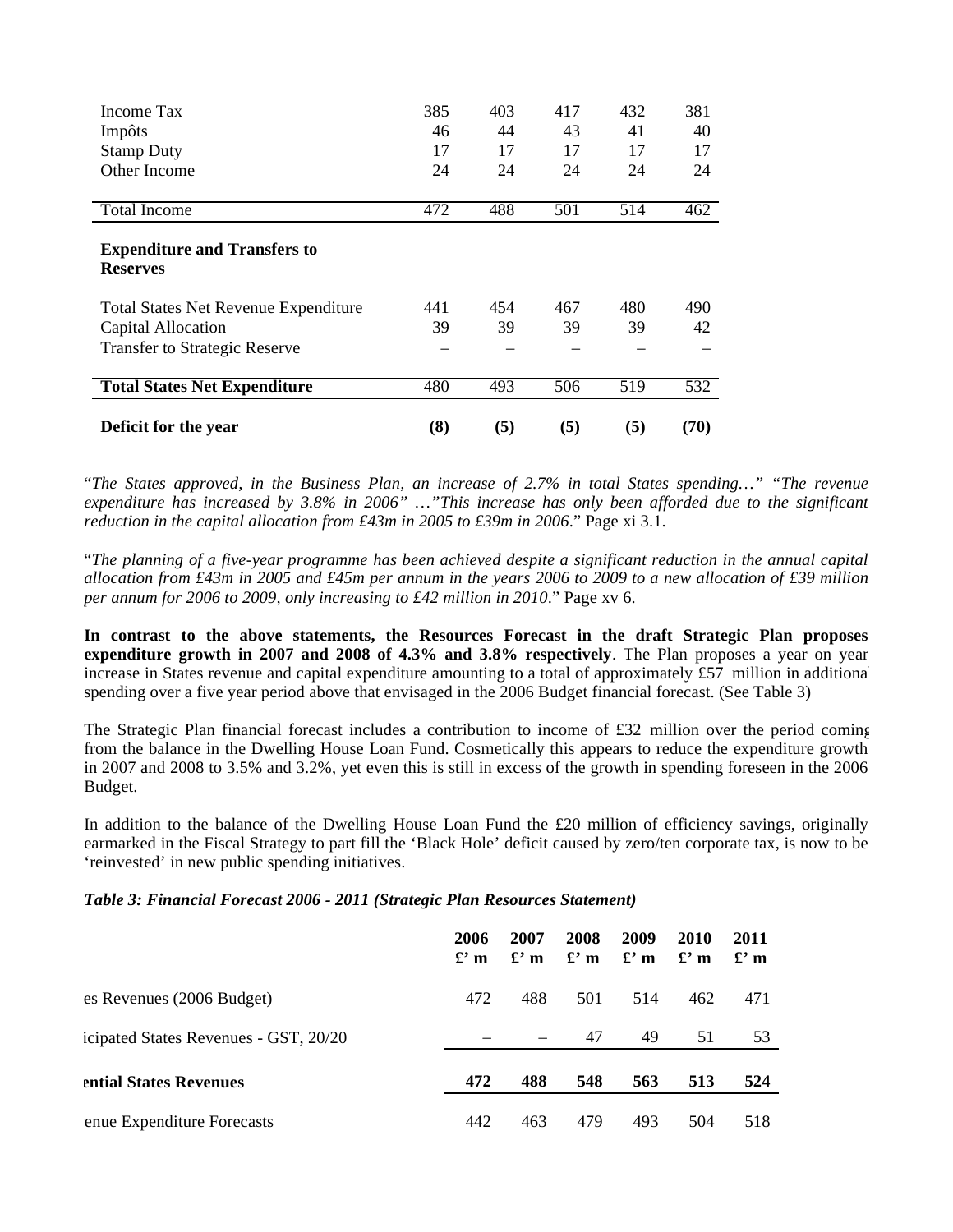| ital Expenditure Forecasts                                                               | 39              | 39             | 42      | 42             | 45   | 46      |
|------------------------------------------------------------------------------------------|-----------------|----------------|---------|----------------|------|---------|
| al Net Expenditure Forecasts                                                             | 481             | 502            | 521     | 535            | 549  | 564     |
| enditure growth<br>isfer of Parish welfare and residential care                          | 2.8%            | 4.4%           | $3.8\%$ | 2.7%           | 2.7% | $2.7\%$ |
| $(y \ 06)$                                                                               |                 | 10             | 10      | 10             | 10   | 10      |
| al Net Expenditure Forecasts (inc. Parish<br><i>sfer</i> )                               | 488             | 512            | 531     | 545            | 559  | 574     |
| tribution from Dwelling Houses Loan Fund<br>ding from Island Rate for transfer of Parish |                 | $\overline{4}$ | 7       | $\overline{7}$ | 7    | 7       |
| fare<br>enditure growth after DHLF and Island Rate                                       | $7\phantom{.0}$ | 10             | 10      | 10             | 10   | 10      |
| me                                                                                       | 2.8%            | 3.5%           | $3.2\%$ | 2.7%           | 2.7% | 2.7%    |
| jected Surplus/(Deficit)                                                                 | (9)             | (10)           | 34      | 35             | (29) | (33)    |

The difference between the spending plans in the 2006 Budget and the Strategic Plan can be seen clearly by placing the two Total Net Expenditure Forecast lines alongside each other. (See Table 4)

The Minister told the Sub-Panel that the proposed increase in spending was consistent with his policy of a balanced budget: *I think we have to balance a variety of requirements that we have. My overall objective is to maintain balanced budgets over the longer term and if by spending some or all of the efficiency savings I was of the view that balanced budgets could not be maintained over the longer term, I would have concerns. I am still of the view that balanced budgets can and must be maintained over the longer term and if we choose to use some of those efficiency savings at the present to maintain our infrastructure, we have to accept the fact that we have at all times to look at the overall policy of those balanced budgets.*

|      | 2006 Budget | Strategic Plan | Difference       |
|------|-------------|----------------|------------------|
| 2006 | 480         | 481            | $\left[1\right]$ |
| 2007 | 493         | 502            | 9                |
| 2008 | 506         | 521            | 15               |
| 2009 | 519         | 535            | 16               |
| 2010 | 532         | 549            | 17               |
| 2011 |             | 561            |                  |

#### *Table 4: Comparison of expenditure forecasts*

The Council of Ministers claim that the draft Strategic Plan is '*fully funded from within existing spending limits' but then goes on to qualify this statement* "…*when the contributions from savings and potential new income flows are taken into account".*

**The Panel believes that this statement should be subject to scrutiny. In the Panel's view, the draft States Strategic Plan represents a significant and premature shift away from the 2006 Budget policy of constrained States expenditure. The key questions are –**

- **Where are the 'new income flows' and savings coming from? and**
- **What effect might the proposed additional spending have on inflation?**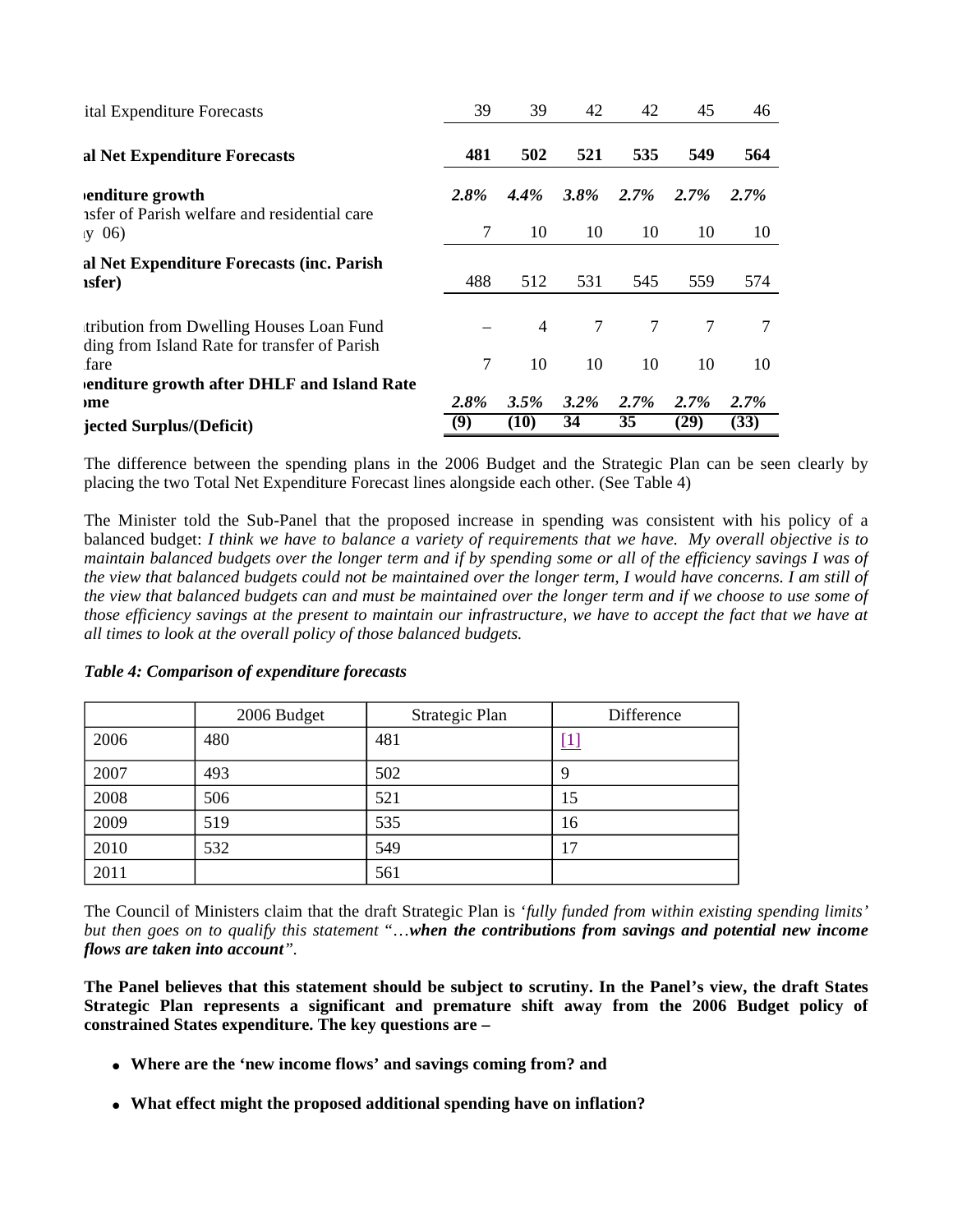#### *5.3 'New income flows'*

#### *5.3.1 The Dwelling Houses Loans Fund*

£32 million of the surplus funds available in the DHLF (from a total balance at the end of 2005 of some £52.7 million) is identified as the key element in the 'new income flows' which will fund the proposed net increase in States expenditure through to 2011.

A briefing note on this Fund which was provided by the Head of Corporate Capital, Treasury, is attached at *Appendix B*.

The Panel does not accept that this Fund can be accurately described as a 'new income flow'. Although it has grown larger over the years as loan capital with extra interest (over that charged to it) has flowed back into the fund from borrowers several times over since the 1950's, once spent there is no further 'income flow'. There have been very few (if any) new borrowers over the last few years from which continuing income flows through interest charges will derive once the balance of outstanding capital and interest has been returned. The figures for recent years show that the outstanding loans have been run down at a rate of about 15% a year.

A policy in the 1990s that made the interest charges un-competitive against traditional sources of mortgage capital, coupled with a much lower interest rate climate and competition amongst lenders, effectively led to a closing-off of the fund to new borrowers. There is a legitimate argument that the fund should now be returned to its original source if it is no longer required. When the fund was created in the middle of the last century (the fund was created under the Building (Loans) Jersey Law 1950) the Strategic Reserve did not exist, however the argument goes that the fund should now be returned to the 'nearest fit' source i.e. the Strategic Reserve.

It is probable that had the original funds placed in the DHLF been placed instead in a 'strategic reserve', had one existed at the time, then over the years similar capital appreciation would have occurred through investment, as has occurred through the DHLF.

The Panel believes that the States' original intention was to **retain a strategic public asset** whilst at the same time assisting first time buyers of homes on lower incomes. In some ways it might have been better for the Finance and Economics Committee to have been responsible for the administration of the DHLF, with prospective recipients of the loans endorsed by the Housing Committee. The Panel does not believe that the original intention was to convert these funds into future revenue or capital spending at some stage.

The Panel's amendment in sub-paragraph (i) does not follow the'return to Strategic Reserve' line but it does go some way towards it in that the funds would ebb and flow in the Stabilisation Fund (depending on the cyclical nature of the economy) without theoretically actually being irrevocably spent.

**The Panel proposes that, instead of using the Dwelling House Loan Fund to fund additional spending, the balance of excess funds over liabilities should be retained as a strategic asset and transferred to a Stabilisation Fund, as described in section six below.**

**The effect of the Panel's amendment on the Financial Forecast, as shown in Table 5, is to increase the projected deficits. It should, however, be noted that this is entirely due to the proposed increased spending plans of the Council of Ministers. The inclusion of the Dwelling House Loan Fund in the Strategic Plan masks the impact of the additional spending. Diverting the use of these funds will oblige the Council of Ministers to review their spending increases.**

**Without increases to spending this table would be roughly equivalent to that presented to the States in the 2006 Budget.**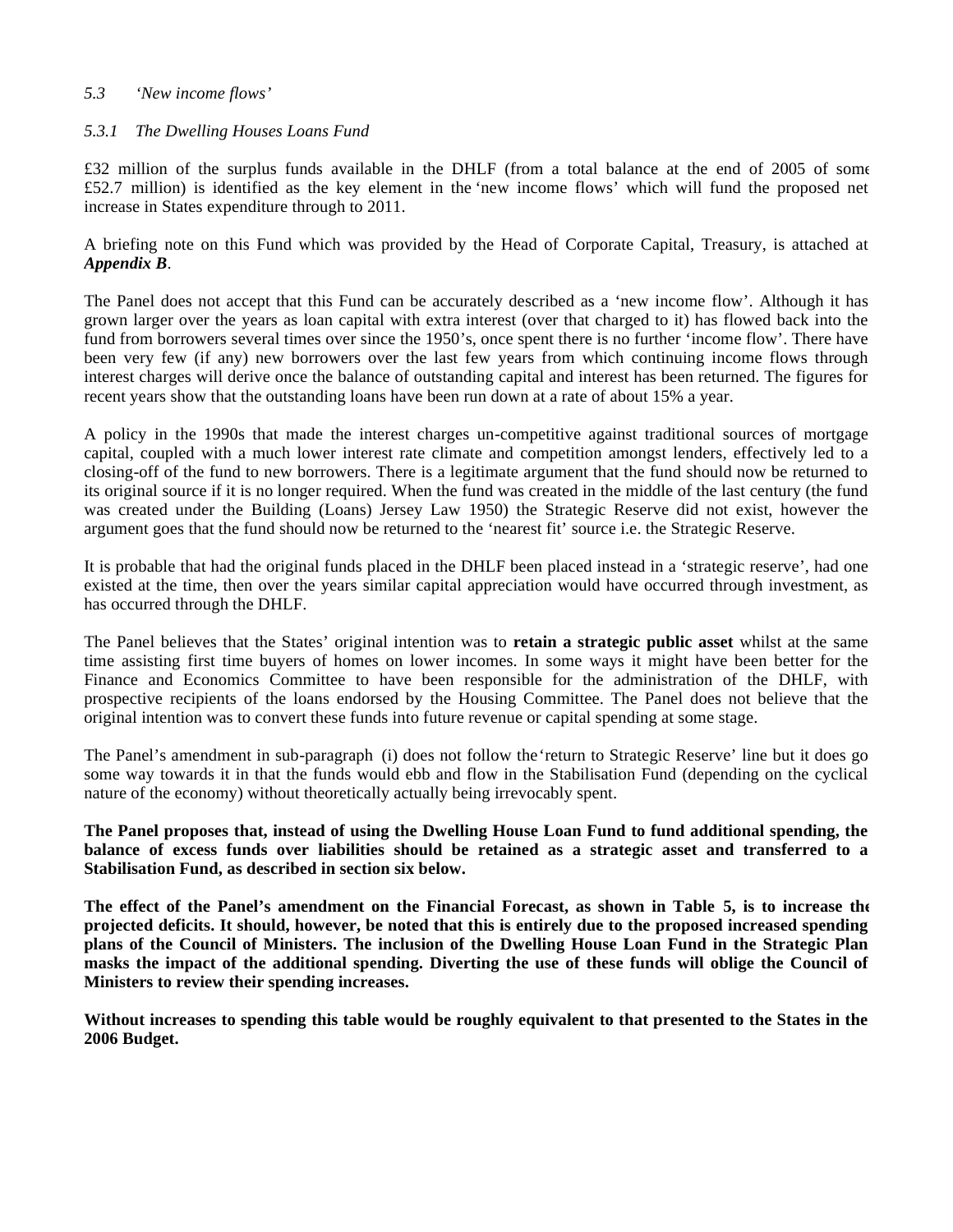## *Table 5: Financial Forecast excluding DHLF contribution*

|                                       |                                                                                                        | 2006<br>£'m                         | 2007<br>$\mathbf{f}'$ m | 2008<br>$\mathbf{f}'$ m | 2009<br>$\mathbf{f}'$ m | 2010<br>$\mathbf{f}'$ m | 2011<br>$\mathbf{f}'$ m |
|---------------------------------------|--------------------------------------------------------------------------------------------------------|-------------------------------------|-------------------------|-------------------------|-------------------------|-------------------------|-------------------------|
| venues (2006 Budget)                  |                                                                                                        | 472                                 | 488                     | 501                     | 514                     | 462                     | 471                     |
|                                       | ed States Revenues - GST, 20/20                                                                        |                                     |                         | 47                      | 49                      | 51                      | 53                      |
| <b>States Revenues</b>                |                                                                                                        | 472                                 | 488                     | 548                     | 563                     | 513                     | 524                     |
| <b>Expenditure Forecasts</b>          |                                                                                                        | 442                                 | 463                     | 479                     | 493                     | 504                     | 518                     |
| <i>xpenditure</i> Forecasts           |                                                                                                        | 39                                  | 39                      | 42                      | 42                      | 45                      | 46                      |
| t Expenditure Forecasts<br>ure growth |                                                                                                        | 481<br>2.8%                         | 502<br>4.4%             | 521<br>3.8%             | 535<br>2.7%             | 549<br>2.7%             | 564<br>2.7%             |
|                                       | of Parish welfare and residential care (May 06)                                                        | $\tau$                              | 10                      | 10                      | 10                      | 10                      | 10                      |
|                                       | t Expenditure Forecasts (inc. Parish transfer)                                                         | 488                                 | 512                     | 531                     | 545                     | 559                     | 574                     |
| <b>Contribution from DHLF</b>         | tion from Dwelling Houses Loan Fund                                                                    | $\qquad \qquad$<br>$\boldsymbol{0}$ | 4<br>(4)                | 7<br>(7)                | 7<br>(7)                | 7<br>(7)                | 7<br>(7)                |
|                                       | from Island Rate for transfer of Parish Welfare<br><b>Surplus/(Deficit) after Scrutiny adjustments</b> | 7<br>(9)                            | 10<br>(14)              | 10<br>27                | 10<br>29                | 10<br>(36)              | 10<br>(40)              |
|                                       | rategic Plan Surplus/(Deficit)                                                                         | $\overline{(9)}$                    | (10)                    | $\overline{34}$         | $\overline{35}$         | (29)                    | (33)                    |

## *5.3.2 The Change Programme Efficiency Savings*

The Change Programme targeted £20 million per annum to be achieved by 2009 mainly through corporate and departmental efficiencies but also with a capital contribution through the Property Plan.

*Appendix C* details the latest sources and estimates of the efficiency savings. From its discussions with the Head of Financial Planning and the Director, Property Holding Department, the Panel has seen no reason to suspect that this target is not achievable. The focus of its review has been on how it is proposed to use these savings.

It is clear that the £20 million savings were originally intended to part fill the structural deficit as a result of 0/10 (the 'black hole'). However, the Minister told the Sub-Panel that the Council of Ministers now believed that '*we can live within that range, still spend that £20 million, and still achieve balanced budgets over the period*. *We will do that by making sure by way of prudence on our revenue expenditure and our capital expenditure.*'

The efficiency savings are not clearly identified as a separate line in the Resources Forecast table on Page 17. The Panel requested therefore that an amended Forecast be prepared by the Treasury to show the effect of removing these savings from the calculation. Removing the efficiency savings from the Financial Forecast is shown in two parts: (a) the capital receipts and (b) the non-capital element.

## *(a) Capital receipts*

The Property Plan targets net capital rising from £0.7 million in 2007 to£4 million per annum from 2009 onward Although there was always an element of the £20 million that would come from 'capital receipts' in the proposition (P.58/2004) agreed by the States on Public Sector Reorganisation, this was originally to be £5 million and not the latest figure of £4 million, so in fact an extra£1 million is to be saved from revenue expenditure over P.58/2004.

These capital receipts will very slowly erode the capital base of the States property portfolio and if spent will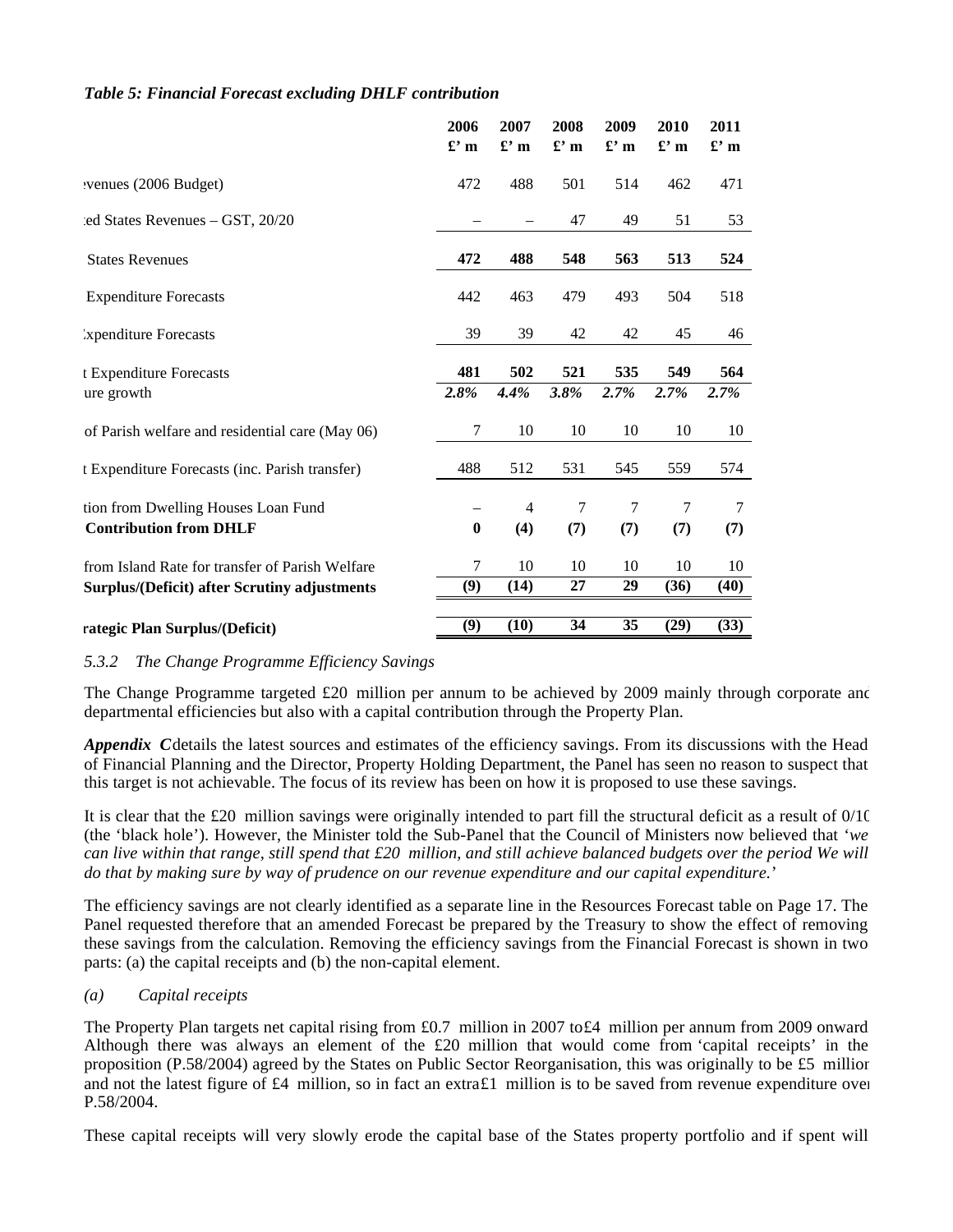slowly erode the overall level of States Capital Assets. Technically they should not really be described as 'efficiency' savings, although they do result in an improving cash position for the States through better use and perhaps disposal and/or alternative purchase of property. This can be described as running the property portfolio more 'efficiently'. However the public perception of 'efficiency savings' is – 'efficiency' improvements result in a like for like lower cost of running the public administration and services every year (revenue expenditure) once they have been made.

By placing these capital receipts into the Stabilisation Fund as per amendment sub-paragraph (ii) we maintain the overall capital base of the States. The effect of this amendment on the Financial Forecast is shown in Table 6.

## *Table 6: Financial Forecast excluding DHLF contribution and capital receipts*

|                                                    | 2006<br>£'m      | 2007<br>$\mathbf{f}'$ m | 2008<br>$\mathbf{f}'$ m | 2009<br>$\mathbf{f}'$ m | 2010<br>£'m | 2011<br>$\mathbf{f}'$ m |
|----------------------------------------------------|------------------|-------------------------|-------------------------|-------------------------|-------------|-------------------------|
| Revenues (2006 Budget)                             | 472              | 488                     | 501                     | 514                     | 462         | 471                     |
| pated States Revenues - GST, 20/20                 |                  |                         | 47                      | 49                      | 51          | 53                      |
| ial States Revenues                                | 472              | 488                     | 548                     | 563                     | 513         | 524                     |
| le Expenditure Forecasts                           | 442              | 463                     | 479                     | 493                     | 504         | 518                     |
| <b>Remove Property Capital Receipts</b>            |                  | 1                       | $\boldsymbol{2}$        | 4                       | 4           | $\overline{\mathbf{4}}$ |
| <b>LExpenditure Forecasts</b>                      | 39               | 39                      | 42                      | 42                      | 45          | 46                      |
| <b>Vet Expenditure Forecasts</b>                   | 481              | 503                     | 523                     | 539                     | 553         | 568                     |
| liture growth                                      | 2.8%             | 4.4%                    | 3.8%                    | 2.7%                    | 2.7%        | 2.7%                    |
| er of Parish welfare and residential care (May 06) | 7                | 10                      | 10                      | 10                      | 10          | 10                      |
| Vet Expenditure Forecasts (inc. Parish transfer)   | 488              | 513                     | 533                     | 549                     | 563         | 578                     |
| bution from Dwelling Houses Loan Fund              |                  | $\overline{4}$          | 7                       | 7                       | 7           | 7                       |
| <b>Remove Contribution from DHLF</b>               | $\boldsymbol{0}$ | (4)                     | (7)                     | (7)                     | (7)         | (7)                     |
| g from Island Rate for transfer of Parish Welfare  | 7                | 10                      | 10                      | 10                      | 10          | 10                      |
| liture growth after Island Rate income             | 2.8%             | $4.6\%$                 | 4.0%                    | 3.0%                    | 2.7%        | 2.7%                    |
| d Surplus/(Deficit) after Scrutiny adjustments     | (9)              | (15)                    | 25                      | 25                      | (40)        | (44)                    |
| <b>Strategic Plan Surplus/(Deficit)</b>            | $\overline{(9)}$ | (10)                    | 34                      | $\overline{35}$         | (29)        | (33)                    |

*(b) Non-capital element of the efficiency savings*

The non-capital element of the efficiency savings amounts to £16 million revenue savings each year by 2009. These savings fall into a different category to the £4 million per year of capital receipts.

The Panel acknowledges that  $\pounds 10$  million of the non-capital efficiency savings has already been reallocated by the States in the 2005 and 2006 Budgets. The remaining efficiencies targeted in the section 6.2 of the draft Strategic Plan amount to £6.64 million and are composed of-

- £1.3 million through the implementation by 2008 of the Head of Profession model for the finance function within the States  $(6.2.1)$ ;
- £1.6 million through transformation of HR and IT functions by 2008 (6.2.2)
- £1.5 million revenue savings from property by 2009 (6.2.3)
- £0.510 million by centralising customer facing services by 2009 (6.2.5)
- £1.9 million through improved procurement arrangements for goods and services by 2009 (6.2.6)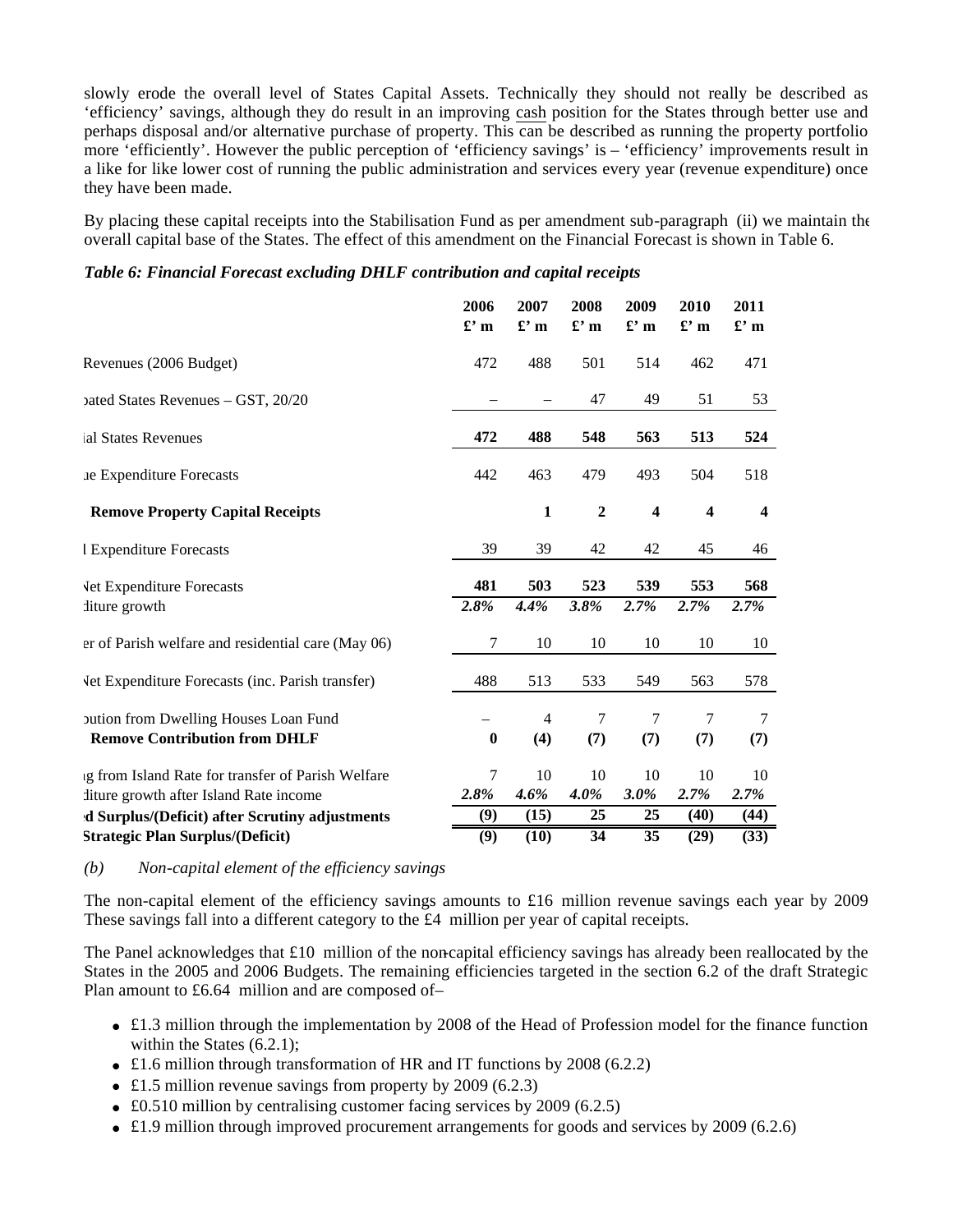**The Panel proposes that, instead of immediately 're-investing' these sums into new forms of expenditure from 2007 onwards, the remaining efficiency savings are retained in a stabilisation fund, as explained in section six below. The effect of this amendment on the Financial Forecast is shown in Table 7.**

**Table 7** *Financial Forecast excluding DHLF contribution and capital receipts and non capital revenue savings*

|                                                                 | 2006<br>$\mathbf{f}'$ m | 2007<br>$\mathbf{f}'$ m | 2008<br>$\mathbf{f}'$ m | 2009<br>$\mathbf{f}'$ m | 2010<br>$\mathbf{f}'$ m | 2011<br>$\mathbf{f}'$ m |
|-----------------------------------------------------------------|-------------------------|-------------------------|-------------------------|-------------------------|-------------------------|-------------------------|
| Revenues (2006 Budget)                                          | 472                     | 488                     | 501                     | 514                     | 462                     | 471                     |
| ial States Revenues                                             | 472                     | 488                     | 548                     | 563                     | 513                     | 524                     |
| le Expenditure Forecasts                                        | 442                     | 463                     | 479                     | 493                     | 504                     | 518                     |
| <b>Remove Property Capital Receipts</b>                         |                         | 1                       | $\overline{2}$          | $\overline{\mathbf{4}}$ | 4                       | $\overline{\mathbf{4}}$ |
| <b>LExpenditure Forecasts</b>                                   | 39                      | 39                      | 42                      | 42                      | 45                      | 46                      |
| <b>Vet Expenditure Forecasts</b>                                | 481                     | 503                     | 523                     | 539                     | 553                     | 568                     |
| liture growth                                                   | 2.8%                    | 4.4%                    | 3.8%                    | 2.7%                    | 2.7%                    | 2.7%                    |
| er of Parish welfare and residential care (May 06)              | 7                       | 10                      | 10                      | 10                      | 10                      | 10                      |
| Vet Expenditure Forecasts (inc. Parish transfer)                | 488                     | 513                     | 533                     | 549                     | 563                     | 578                     |
| bution from Dwelling Houses Loan Fund                           |                         | 4                       | 7                       | 7                       | 7                       | 7                       |
| <b>Remove Contribution from DHLF</b>                            | $\mathbf{0}$            | (4)                     | (7)                     | (7)                     | (7)                     | (7)                     |
| ig from Island Rate for transfer of Parish Welfare <sup>3</sup> | 7                       | 10                      | 10                      | 10                      | 10                      | 10                      |
| liture growth after Island Rate income                          | 2.8%                    | $4.6\%$                 | $4.0\%$                 | $3.0\%$                 | 2.7%                    | 2.7%                    |
| d Surplus/(Deficit) after Scrutiny adjustments                  | (9)                     | (18)                    | 19                      | 19                      | (46)                    | (50)                    |
| <b>Strategic Plan Surplus/(Deficit)</b>                         | (9)                     | (10)                    | 34                      | 35                      | (29)                    | (33)                    |

#### 5.4 *Panel's views*

Clearly, if the Panel's amendments regarding the capital receipts and/or revenue efficiency savings are accepted, in addition to the amendment regarding the Dwelling House Loan Fund, the forecast deficits will increase significantly compared to the Forecast shown in the draft Strategic Plan.

The Panel believes that this cumulative revised forecast position reveals starkly the potentially precarious nature of the Island's financial position in 2010 and 2011 as the scale of corporate tax changes take effect.

The Council of Ministers insists in their Strategic Plan that the forecasts for 2010 and beyond must be considered 'indicative' at this stage and that early action would be taken by the Council of Ministers to address a structural deficit. The Panel accepts that this will be the case and that the Council of Ministers may have legitimate grounds for believing that the future financial position will be much healthier as the full effects of the Fiscal Strategy unfold.

**Nevertheless, the Panel does not believe that now is the right time to relax the tight spending controls which have been central to recent States Budgets. The existing spending controls as approved in the 2006 Budget should be maintained until the future position is much clearer with regard to the 'Black Hole' and any structural deficits remaining after 2011. New paragraph 1.2.3 i) is designed to achieve this position.**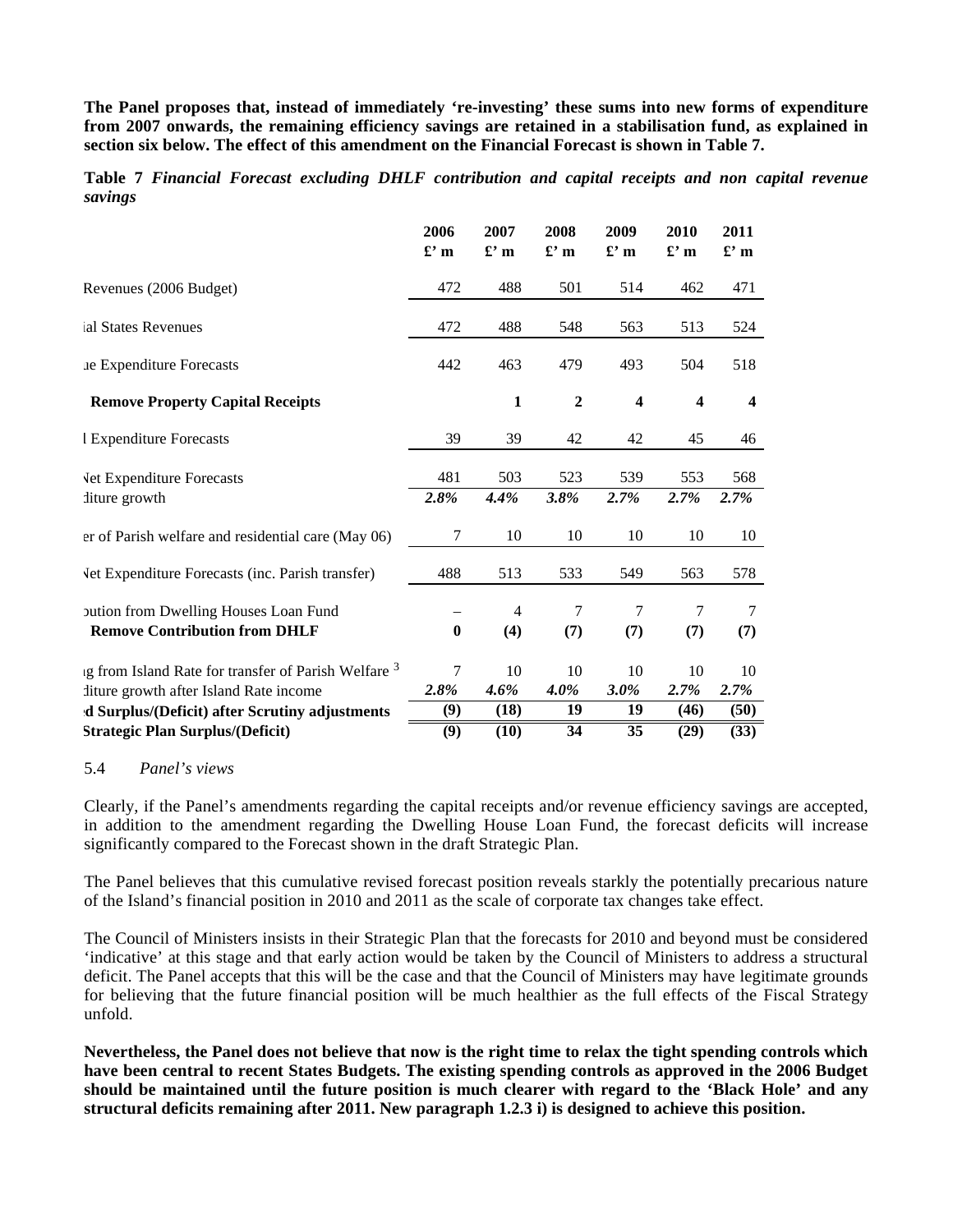**Additionally, the Panel believes that the significant new information in the Resources Forecast of the Strategic Plan which extends a further year's projections over that presented to the States during the 2006 Budget, and also particularly the information illustrated in the extended forecast to 2015 in Table 1 above, suggests that the States would be well advised to reconsider some of the 'reinvestment' of the Efficiency Savings agreed by the States in the 2006 Budget, certainly until the eventual position after 2011 becomes clearer. It is for this reason that the Panel has proposed parts (ii) and (iii) of the new paragraph 1.2.3.**

As a consequence of the Panel's amendments, it will be necessary for the Council of Ministers to review the extent and the timing of their spending plans. The revenue and capital items identified in the draft Strategic Plan list a series of important new initiatives: '*the improvement of social housing, home ownership, the income support system, law and order, the need to care for the growing number of elderly people in our population and antidiscrimination measures'*

The Panel acknowledges that it may be easy for the Council of Ministers to criticise amendments which will oblige them to rethink their spending plans. They may say that these are the very initiatives which will be threatened by the Panel's amendments.

**The Panel does not accept, however, that these social priorities need be abandoned by the Council as it is certain that there are other expenditure projects, for example in the capital programme, which could be reprioritised.**

**The Panel does not believe it is within its remit to identify specific changes which will be necessary to the draft Strategic Plan spending initiatives should its amendments be approved. It has not undertaken any such exercise. Indeed, the lack of financial detail in the Plan prevents any detailed analysis. It is for the Council of Ministers to undertake this review and bring forward suitably revised proposals in the States Business Plan.**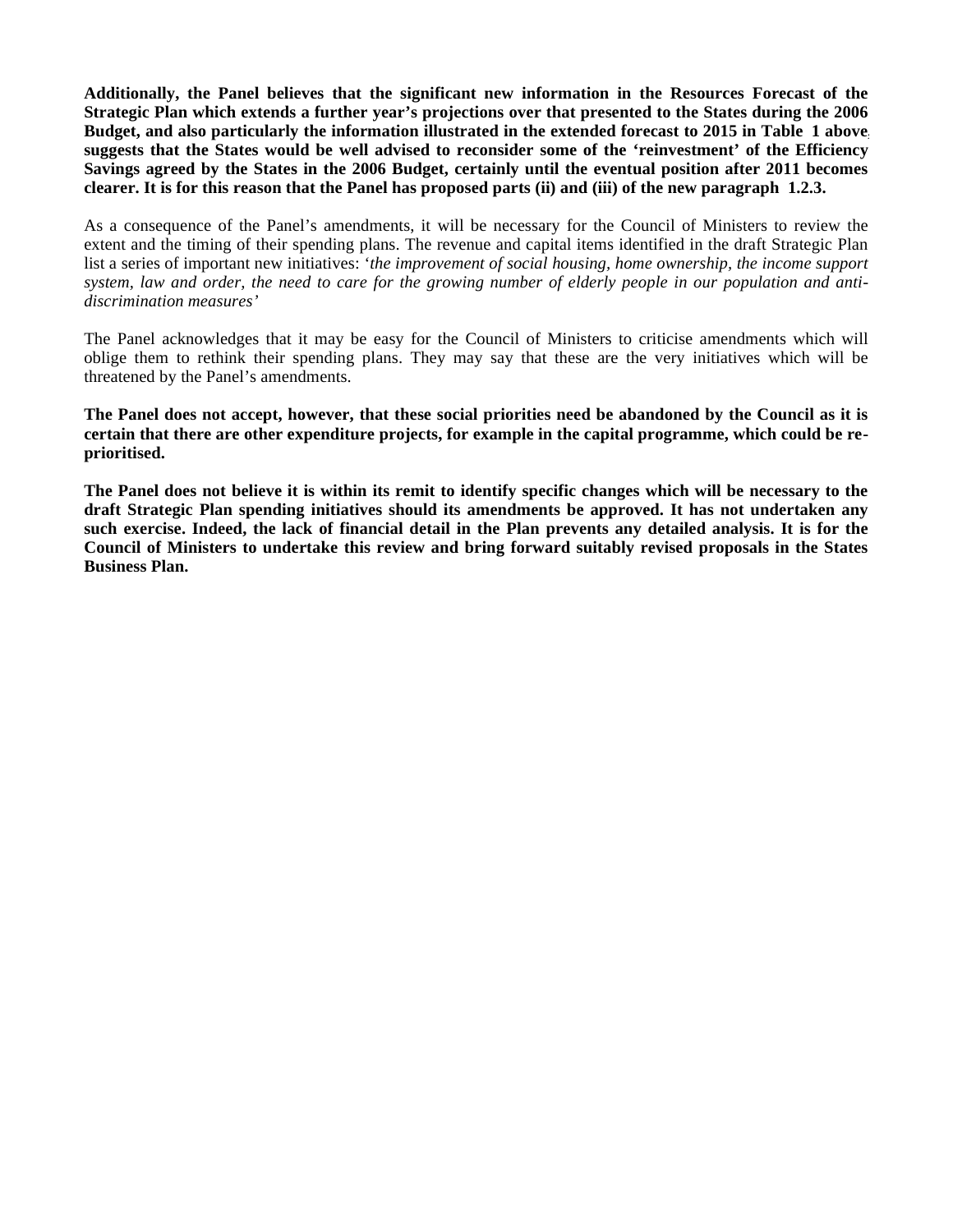# **6.0 Inflation Strategy**

# *6.1 Amendment: New paragraph 1.2.4*

This amendment makes the policy guidelines of the Stabilisation Fund an urgent priority for the Council of Ministers. The amendment does not attempt to pre-empt due consideration of its purpose, terms of usage, and ideal size, simply to accelerate provision for the initial establishment (in 1.2.3) and thereafter accelerate policy formulation on its use (in 1.2.4). The Panel believes that detailed work on a Stabilisation Fund long before the next recessionary cyclical downturn should be a top strategic aim.

## *6.2 Reducing inflation*

*Appendix D* shows Jersey's performance in controlling inflation as compared to the UK (with which we are in currency union) tracked against our levels of increases in public spending over the last decade. Statistics with the large anomaly of increases in local housing costs removed (RPIx) are interesting as well as the normal RPI.

Without the ability to alter interest rates to suit the levels of inflation in our local economy the only (albeit less than perfect) tools we have at our disposal are the control of public spending and fiscal strategy. Both affect the level of money supply in the economy, the former because the States is by far the major single employer and procurer of goods and services, and the latter by reducing or increasing real disposable incomes.

It is true to say that reductions in public spending or increases in taxation take a while to feed through into reducing inflationary pressure. This is especially true for the latter because most of our tax revenue is from direct taxes paid a long time in arrears of the income upon which it is based. N.B. the introduction of GST may change this.

Nevertheless our recent success in controlling inflation (whilst controlling mainly public spending) is in stark contrast to our performance prior to this period. We have only recently begun to reverse the trend of deteriorating economic competitiveness versus our international competitors.

A central tenet of the Economic Growth Plan involves the achievement of 2% real growth. This means 2% above whatever the rate of inflation is in any year; thus, in the current year when the RPI stands at 2.4%, economic growth of 4.4% is required to meet the target. Clearly the higher our inflation rate actually is the more difficult or unsustainable attaining 2% real growth will become.

## **In the Panel's view, the control of inflation must remain a key strategic aim of this or any Jersey Council of Ministers. The review of the inflation strategy, however, does not receive a mention in the list of top priorities provided on page 14 of the draft Strategic Plan.**

## 6.3 *Stabilisation Fund*

It would be wrong to anticipate the contents and recommendations of a properly researched report on the merits of a Stabilisation Fund. It is quite possible that the report's findings might not concur with the setting up of such a fund or the practicalities of using such a fund to help promote economic stability. If that were to be the case then it would be up to the Council of Ministers through the Treasury to make recommendations to the States at that point to close off the fund and return the balance in it created with this amendment to general revenues or into the Strategic Reserve or indeed for any other purpose e.g. the creation of a fund to be used for further assistance for low income first time home buyers through 'shared equity', as they see fit. The point is that the States will have ultimate control on the use of these funds (the DHLF balances and part efficiency savings) through a future debate specifically for this purpose.

The 'indicative' forecasts for 2010 onwards show structural deficits. A further recommendation from the Treasury regarding how they intend to fill this residual structural deficit after the fiscal changes envisaged in the new 'Fiscal Strategy' are complete, will be very important. It is possible that some of the balances placed in the Stabilisation Fund with this amendment might need to be transferred into the Consolidated Fund in due course to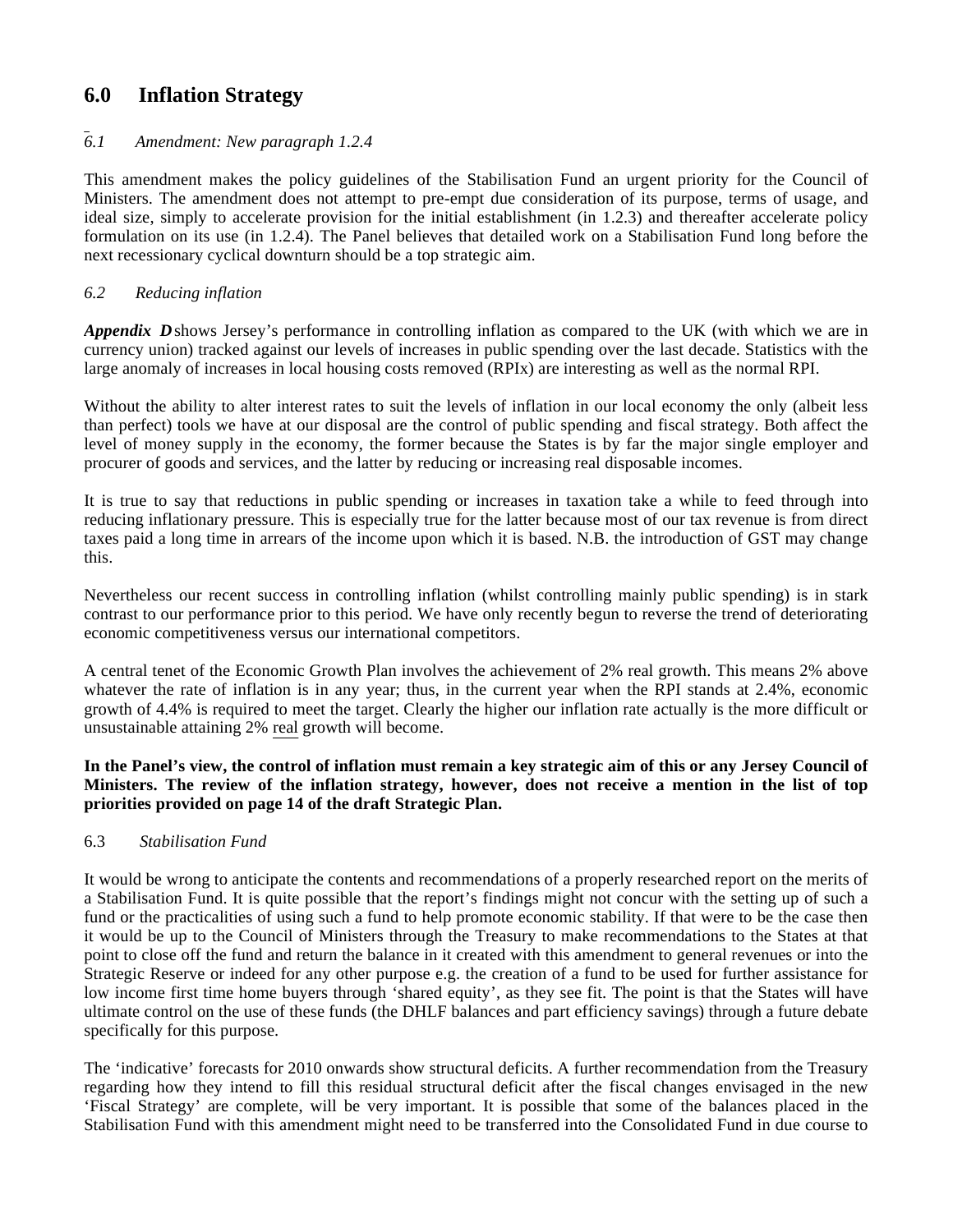help fill the black hole in the medium term.

It should be emphasised that this is not the purpose of the Stabilisation Fund as envisaged in the Economic Growth Plan (P.38/2005), as agreed by the States, and the establishment and use of the Stabilisation Fund, if agreed by the States, to fill structural deficits as opposed to the filling of cyclical deficits should be clearly understood and any longer term temptation to do this resisted.

Our enquiries lead us to believe that there is no provision included for any cyclical recessionary downturn in the figures included in the Strategic Plan Resources Forecast on page 17, and that might add weight to the need to establish the Stabilisation Fund and inform ourselves of its appropriate usage in early course.

No one can predict when and if there will be a next recession in our economy with much accuracy. Suffice to say that statistically it has happened in the UK economy once every 7 to 12 years. Most commentators also agree that monetary control of inflation has had some success in the UK over the last decade in mitigating some of the negatives of economic cycles by smoothing out peaks and troughs.

This should be contrasted with Jersey's past performance in the context of the control of economic cycles. The panel has observed through its research that in times of economic growth and consequent economic confidence, the tendency at the political level has been to spend more, whether through pressure from the public for better infrastructure or services, or a desire to be popular.

This extra spending has undoubtedly in itself driven further economic growth and in turn, population to feed that growth, in some ways producing a self-defeating cycle by driving the demand to provide extra infrastructure and services for the increase in population.

The most difficult political task facing us may be to convince Jersey's population that restricting the money supply in the economy is in the long term interests of the community in times of growth and confidence. This means taking the difficult political decision to adopt a measured deflationary policy that restricts money supply through constrained public spending and fiscal measures during growth and rising inflation, and vice versa in times of recession. In other words the opposite to what Jersey's politicians have done in the past.

To what extent fiscal measures (as well as the control of public spending) can or should be used to adjust money supply in our local economy and therefore act as a lever to control inflationary pressures, is an interesting concept and one that the Panel would expect to be addressed carefully in the report.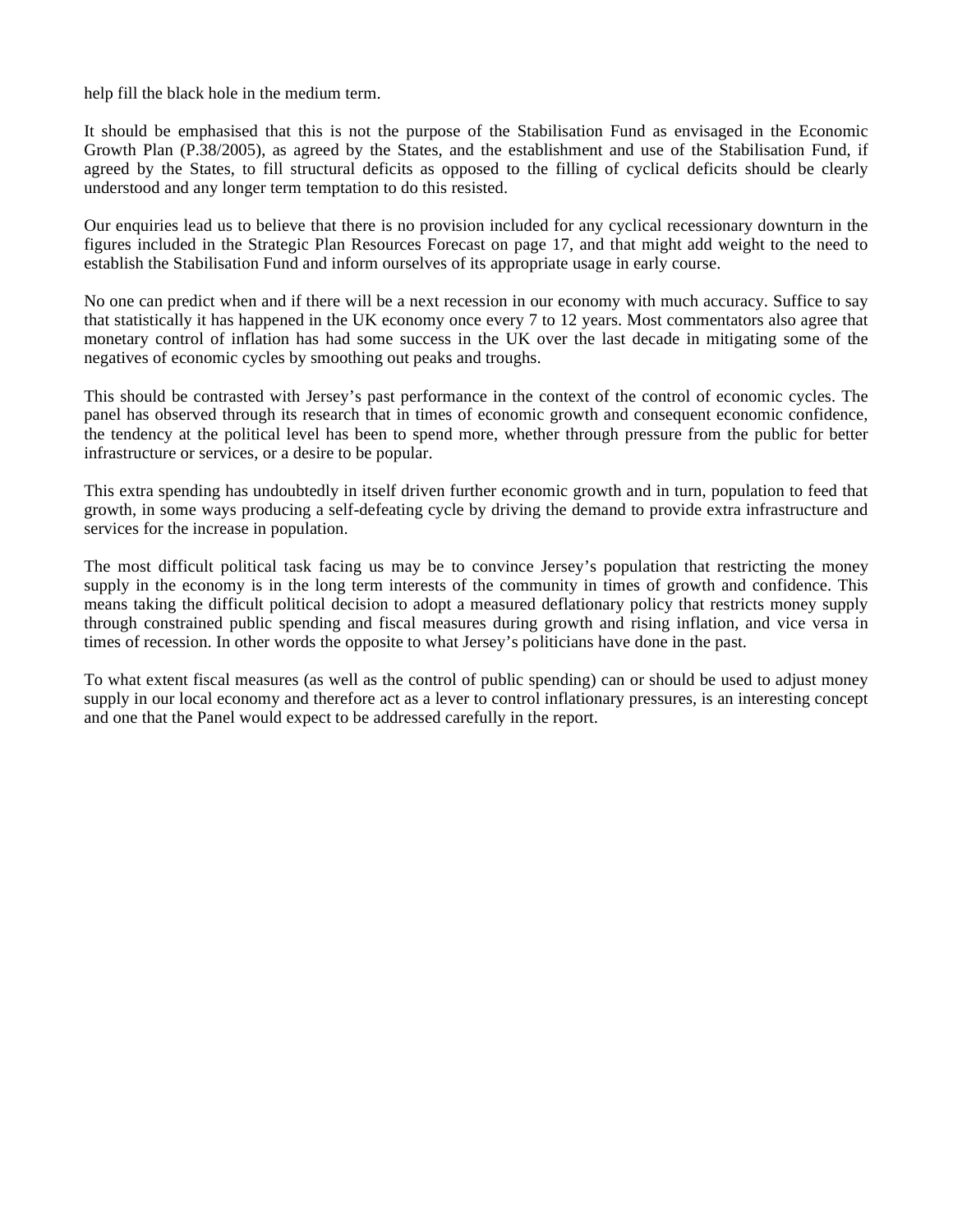# **7.0 Conclusion**

To return to the central question – what will be the effect of the significant increases in spending envisaged in the Strategic Plan as presented?

- The Strategic Plan proposals are a clear departure from the successful policies of the last 3 years in containing inflation. They represent a return to previous higher levels of expenditure growth. Higher inflationary pressures fed by this expenditure growth will undermine our ability to attain or sustain the Economic Growth Plan's 2% real growth target.
- The Treasury and Resources Minister was confident that the balanced budgets could be maintained over the 5-year period of the Strategic Plan while at the same time increasing public spending. The Panel urges a more cautious approach and makes the following comments –
	- (a) The Resources Forecast on Page 17 of the Strategic Plan clearly indicates that balancing the books over the next 5 years will only be possible if the large surpluses as a result of the early GST receipts are used to cover the 2010 and 2011 structural deficits. What happens after that?
	- (b) 'Balancing the books over a five year cycle' is in any case an extremely suspect policy from an economic theory perspective. More correct would be 'Balancing the books over the full economic cycle' (inflation/growth through deflation/recession and back again, regardless of the time frame). At what position is Jersey currently in the full economic cycle? Amendment 1.2.4 may help our knowledge in this respect.
- 2008 will see the introduction of a 3% GST. The Treasury accepts that this will lead to price increases of about 3% probably leading to a one-off inflationary hit approaching that level spread over 2008 and 2009 and this is unavoidable.
- Any deflationary effect of the introduction of ITIS in 2006 will dissipate through 2007.
- The proposed imposition of Regulation of Undertakings licence fees on businesses as part of the 0/10 proposals is likely to be in part inflationary.
- The Economic Growth Plan 2% real growth will of itself generate inflationary pressure. The higher our inflation rate is the more difficult or unsustainable attaining 2% real growth will become.

What will be the likely inflation level if we combine these inflationary pressures? Some factors may be unavoidable - but an increase in public spending is not.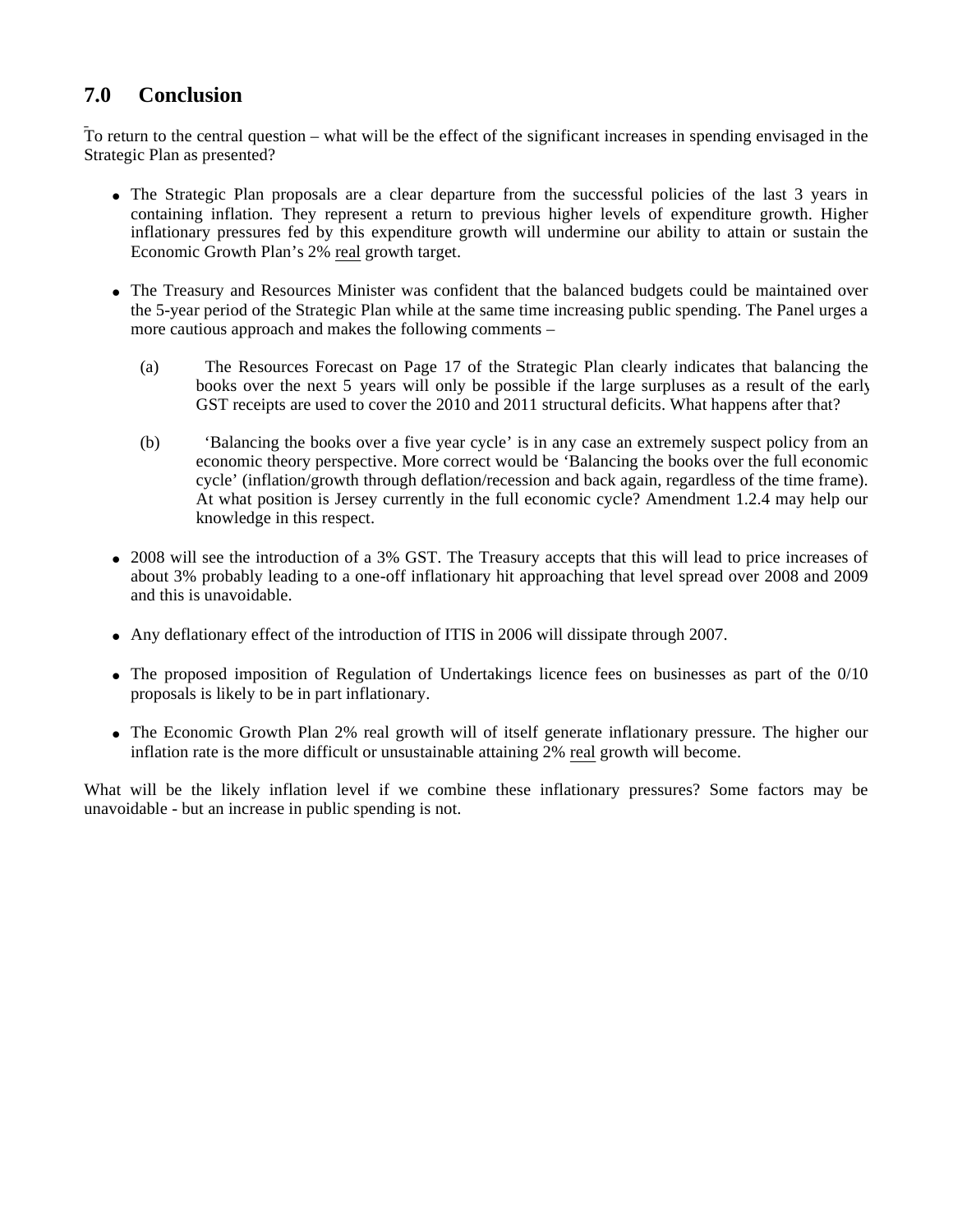#### **Financial and manpower implications**

There are no additional manpower costs and no additional financial costs to these amendments. The Panel recognises that the implications of the amendments are to reduce total States net revenue and capital expenditure and that, as a consequence, the Council of Ministers will be required to re-assess its overall programme. This will probably mean a delay in enacting certain initiatives. The Panel is not in a position to identify specific initiatives and believes that this is the responsibility of the Council of Ministers.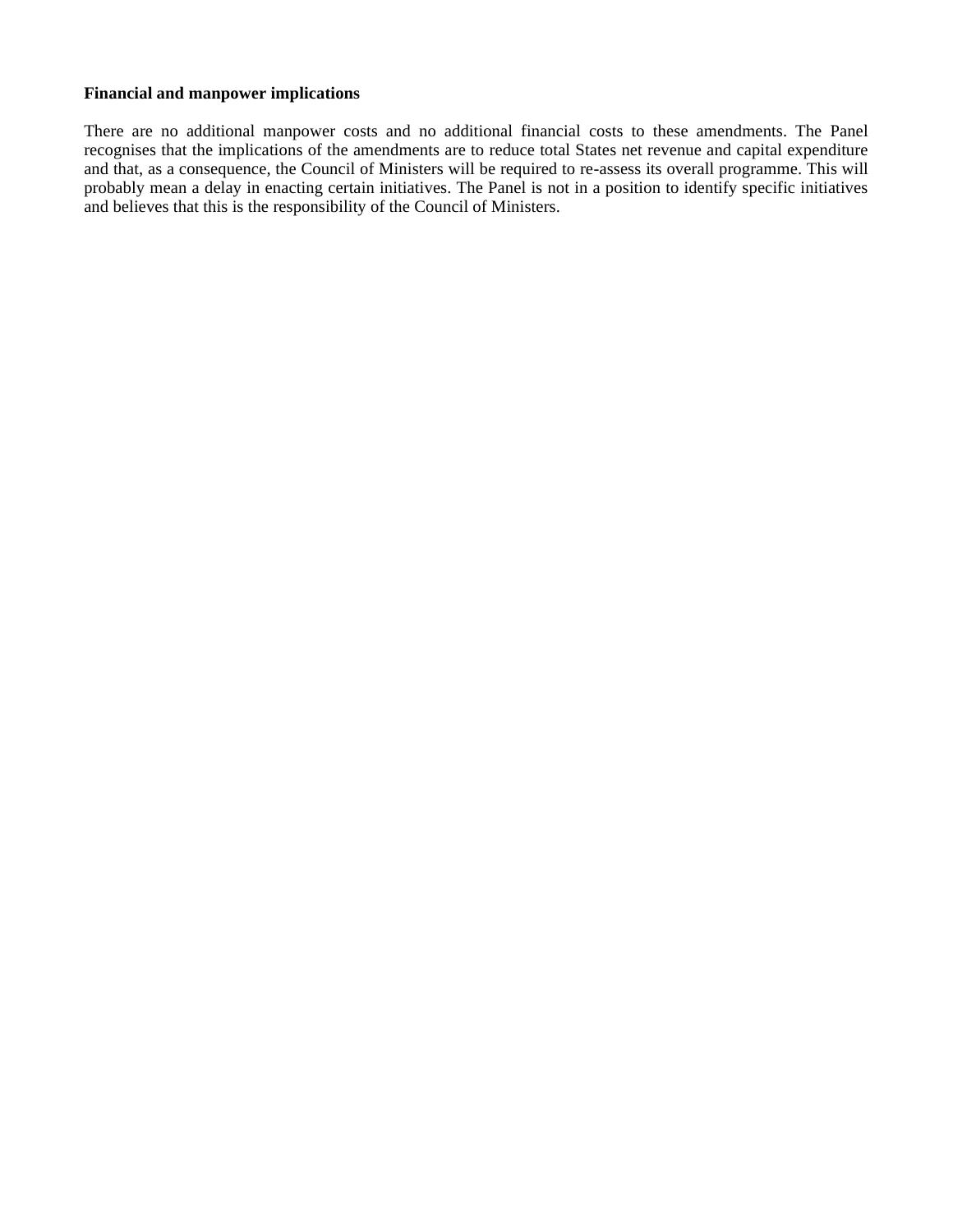#### **Extract from Economic Growth Plan (P.38/2005)**

#### **Chapter 7: Macroeconomic stability**

#### **The need for stability**

One key requirement for economic growth is the need to provide a stable economy for businesses and consumers to make decisions and this involves getting the macroeconomic policy framework right. A volatile economic cycle of boom and bust imposes costs on the economy which is likely to undermine efficiency and economic growth in the medium and long-term.

While it may be tempting in the short-term to allow the economy to grow rapidly there are real risks to doing so in the long-term, especially if there is limited or no spare capacity in the economy. A sustainable growth policy will focus on consistent growth close to trend (only allowing above trend growth when there is significant spare capacity in the economy) and ensuring that attention is paid to the supply-side of the economy and not just the demand-side.

The danger of not pursuing such a policy is clearly that excessive growth will lead to accelerating inflation and that the only way for the economy to adjust is through a recession. Inflation is therefore bad for economic growth and a sustainable economic growth plan must also include maintaining low and stable inflation.

Many years of experience across different economies have shown that one of the main consequences of high inflation has been greater instability in economic conditions. Periods when demand has been growing more rapidly than output and inflation has risen have been followed by periods when demand and output (and employment) have fallen sharply (the boom and bust cycle). These falls were probably greater than would have been the case had demand and output grown at a steadier and more balanced pace.

In the Jersey sense (and in fact for any economy in a currency union) this implies an important role for fiscal policy in providing stabilisation and controlling inflation. There may be some questions about the efficacy of fiscal policy but when you have no control over interest rates there is little else left in the macroeconomic policy locker.

A critical element could be ensuring that the automatic stabilisers in the economy work as well as possible and where possible actually strengthening them. There could also be a case for increasing the role of discretionary fiscal policy to help smooth out cyclical variations in the economy. Work by the UK Treasury as part of the 5 EMU tests has shown that expenditure taxes can be one of the most effective discretionary tools because of their direct impact on consumption and the fact that in the UK legislation is such that VAT and excise duties can be changed at any point in the year.

In Jersey any consideration of fiscal policy must also take into account policy for the Strategic Reserve. There would be little point in running fiscal surpluses if at the same time there were significant draw downs from the Strategic Reserve or vice versa.

#### **Policy for the Strategic Reserve**

It is worth considering first what the purpose of the Strategic Reserve (SR) is. One of the main problems with the debate surrounding the potential use of the SR is that it represents different things to different people. The original intention, however, was it should be used to provide the Island with some level of insulation from external shocks. The SR has not always been used in this way and at different times funded capital projects when the Island was in recession but has also been used to fund tax cuts and/or expenditure increases at times when the economy was growing strongly.

At other times it has been used for investment in economic development.

With the potential for fiscal surpluses now reduced and  $0/10$  on the horizon it would be a sensible time to clarify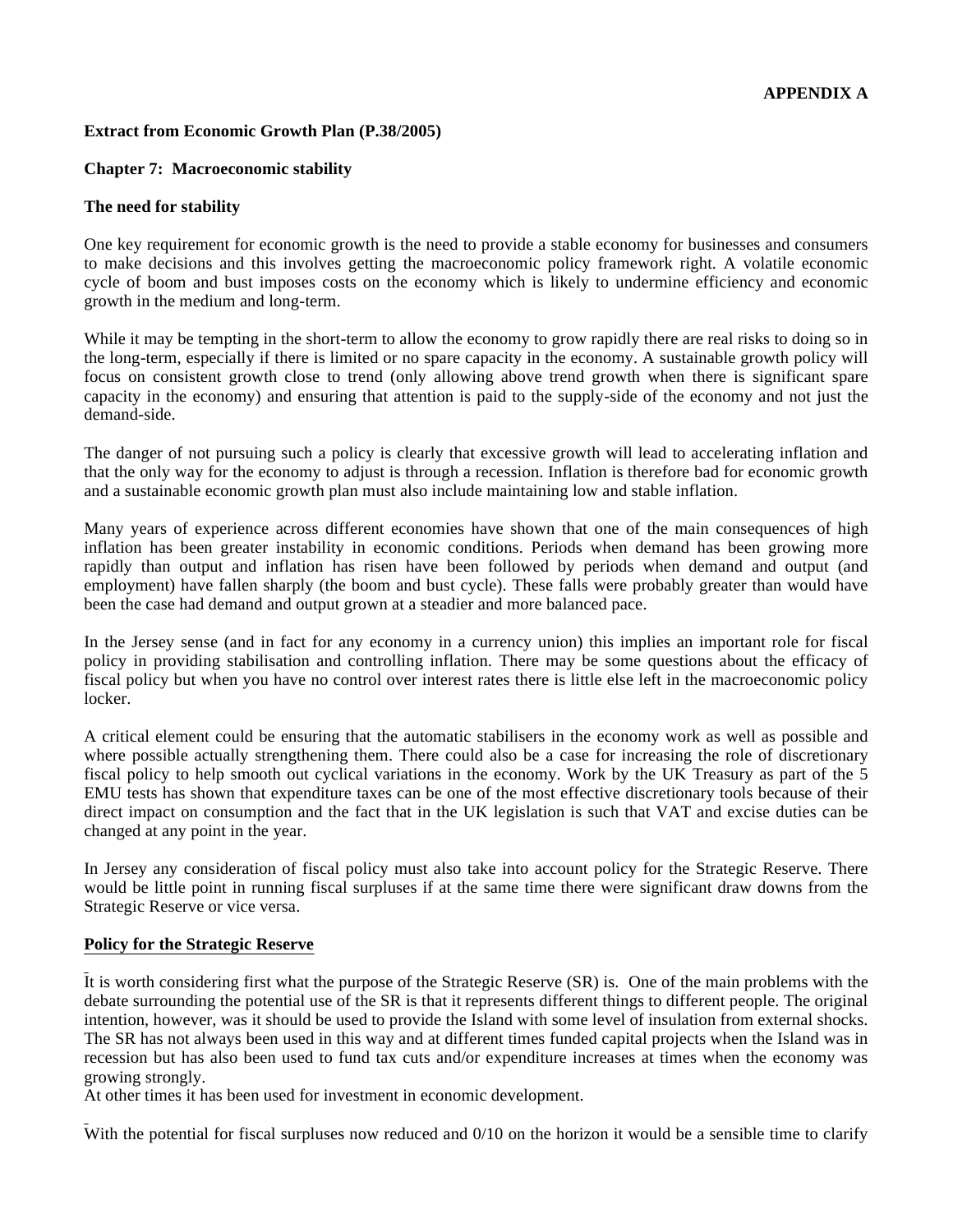the role of the SR. The original amendment to public finance law constitutes that the reserve cannot be used for any purpose other than one specifically recommended by the Finance and Economics Committee and approved by the States. It is therefore possible for F&E to clearly highlight the circumstances under which they are likely to come forward with such a recommendation.

# **The international experience**

Both Guernsey and the Isle of Man have Strategic Reserves. The Isle of Man has been making substantial contributions to its Strategic Reserve in recent years. It currently has a stated policy of planning for annual budget surpluses of at least 5% of net spending, though there appear to be no explicit policies on the use of the Strategic Reserve.

Guernsey has a Contingency Reserve Fund of £176 million, the purpose of which is to provide protection against major emergencies including economic downturns having a severe adverse effect on the Island".

Apart from our competitor off-shore finance centres the other countries identified as possessing Strategic Reserves are mainly those which benefit from significant oil revenues. Norway is often cited as the best example of a country which has used its windfall oil revenues wisely. It created the Government Petroleum Fund (GPF) in 1990 into which oil revenues are transferred. The stated purpose of the GPF is to "serve as a tool for coping with the financial challenges from the ageing population and the expected decline in oil revenues by transferring wealth to future generations".

During the 1990s US States created budget stabilization (rainy day) funds to help provide countercyclical support. Today 46 states have such rainy day funds although many have failed to adopt either contribution or expenditure rules that would create significant balances in the funds. Such funds have some general properties:

- They are designed to accumulate revenues during periods of strong economic performance
- They can improve a state's credit rating by demonstrating that a State has significant reserves to weather a moderate recession
- They are designed to be counter cyclical but not to address a structural budget deficit.
- They sometimes have contribution rules
- Withdrawals are often part of the political process and only sometimes based on specific rules.
- Suitable levels for such rainy day funds to be able to provide counter cyclical aid is estimated by some analysts to be in the region of 15-20% of state spending.

## **What is the Strategic Reserve?**

In order to make sensible decisions about the use of the Strategic Reserve it is important to understand exactly what – economically – it is.

Fundamentally the Strategic Reserve represents consumption foregone in previous years by the residents of the Island. Adding to the Strategic Reserve *reduces* current consumption in the Island and *increases* the potential for consumption in the future. Spending the Strategic Reserve *increases* current consumption, but removes the potential for increased consumption in the future.

It is similar to the opposite of borrowing – which has the effect of *increasing* current consumption but requires future taxpayers to pay interest on the loan, and to repay the capital, thus *reducing* future consumption. However, the Strategic Reserve differs from borrowing in the following ways:

- It reverses the intergenerational payment pattern. Those who have "paid" for it may well be not around to benefit from the future benefits (because they have left the Island).
- Strategic Reserve financing is *cheaper* than borrowing by the difference between interest paid on debt and interest/return earned on assets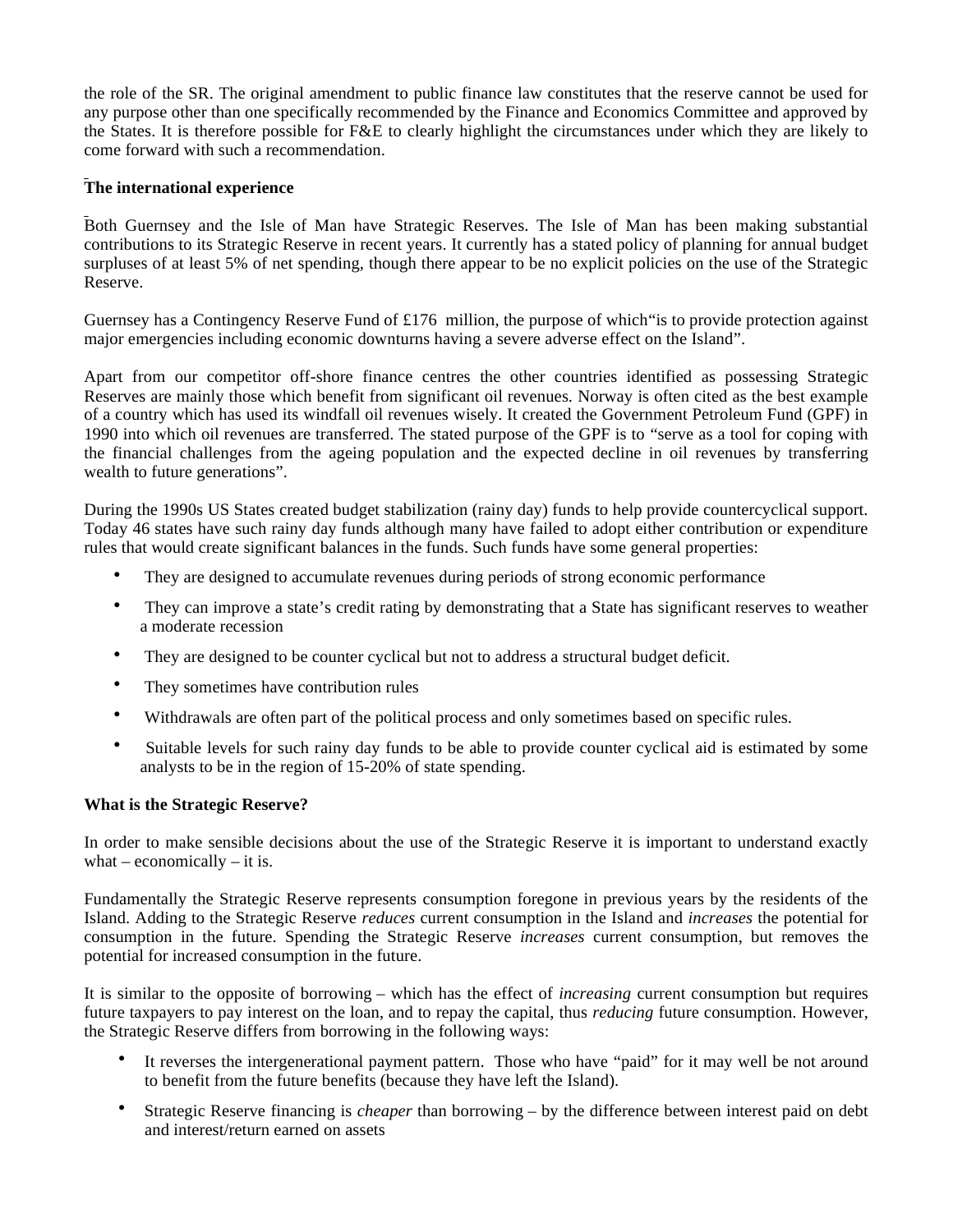The Strategic Reserve and borrowing also have a number of similar traits

- Spending the SR and borrowing will both increase inflationary pressure in the economy
- Both can be used to finance counter-cyclical spending
- Both can be used to smooth the impact of external shocks
- Both can be used to finance direct current consumption, or real economic investments
- Both can lead to a larger public sector than would otherwise have been the case and 'crowd out' activity in the private sector.

#### **Problems to avoid**

The above analysis of what the SR is, past experience with the reserve and the experience of other countries spells out lessons for its future operation. There are a number of pitfalls to avoid:

- Using the reserve to boost spending at times when the economy is close to/above full capacity
- Continual calls for the use of the reserve which waste time and distract attention from the real issues
- Using the reserve but never making repayments
- Funding inappropriate government intervention
- Inadequate provision for future generations that could face a different life in Jersey.

#### **A new framework**

Drawing this analysis together suggests that the two most important objectives are to:

- 1. Maintain the Strategic Reserve at close to current levels to maximise the potential cushion/benefit for future generations in times of severe structural decline/natural disasters. This implies that a greater value is placed on maintaining future consumption (under specific circumstances) rather than consumption today or tomorrow in general terms.
- 2. Provide some flexibility to tackle short-term cyclical pressures brought about by a cyclical downturn in the economy (from external or internal factors).

The first point actually requires the SR to be put tightly under lock and key so that it is untouchable by the current generation (unless the Island is hit by a major shock). The second point actually requires some flexibility and resources to be available at times of cyclical downturn. Is it possible to reconcile these conflicting objectives?

The only pragmatic way to reconcile these conflicting objectives would be to have two separate funds, with strict rules governing both, say the Strategic Reserve and a new Stabilisation Fund (SF). The real question is how would they operate?

#### *Strategic Reserve*

The SR would be **maintained at or above current levels** (say 90% of government expenditure) in much the same way, with fiscal surpluses invested in the fund or used to replenish the Stabilisation Fund (discussed below). Similarly, the real return from the reserve would be added to the reserve, although it could at times be used to replenish the Stabilisation Fund.

The Strategic Reserve would solely be for the purpose of protecting the standard of living of future generations in the Island when the economy faces severe structural decline or a natural disaster. It would be off limits for all other purposes and this could be made clear from the outset. The circumstances in which the SR could be accessed would be set out clearly in advance.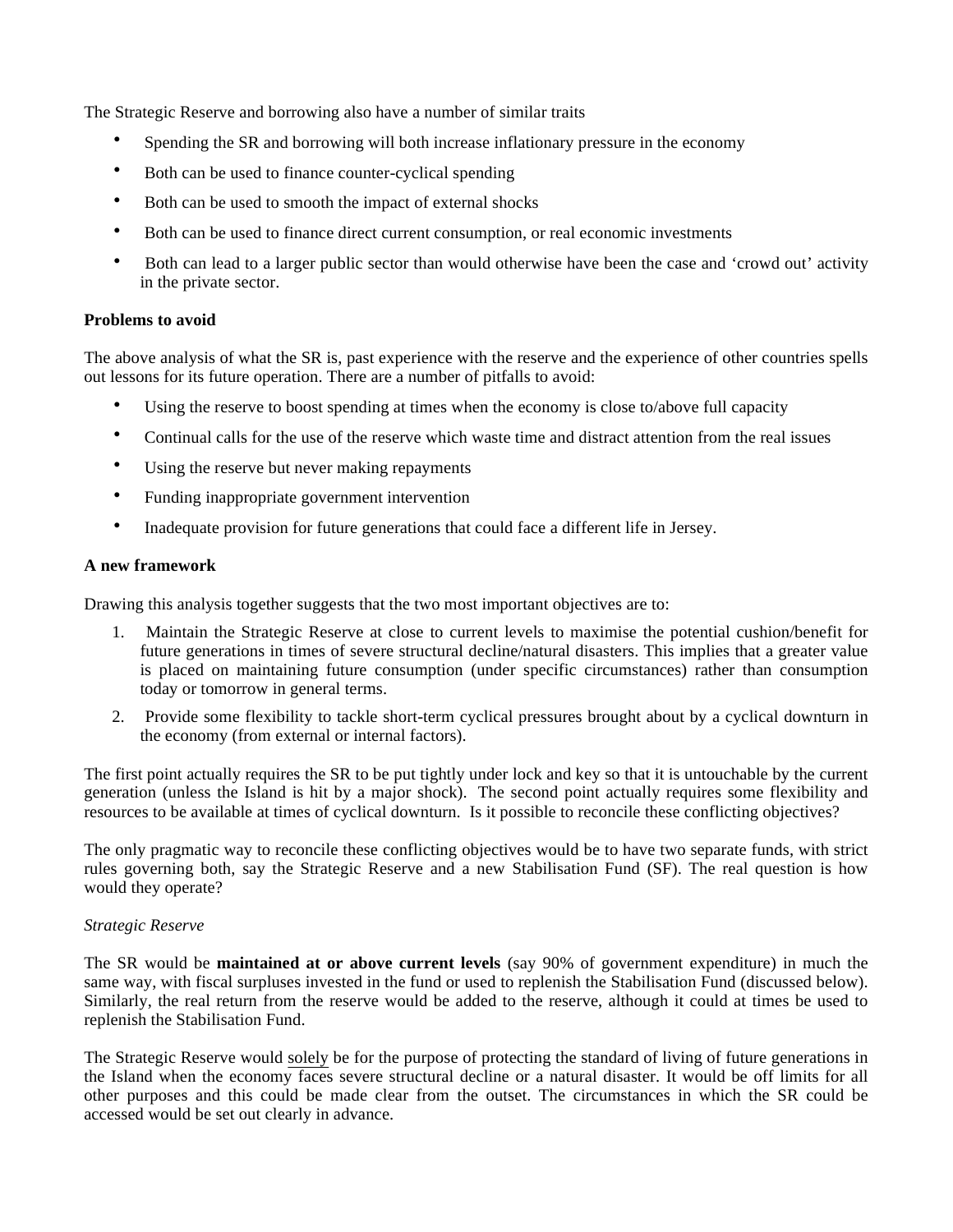The only other call on the Strategic Reserve would be an initial payment to capitalise the SF.

## *Stabilisation Fund*

The new SF would be governed by **strict but transparent rules** that only allow it to be used at times of a cyclical downturn. There would be a set trigger mechanism before which the SF would be off limits. The trigger mechanism could be one or more of the following examples:

- Government revenue/expenditure falls by 10 or 20% below expected trends.
- Unemployment rises above an agreed level.
- GVA declines significantly in any calendar year (or if data allowed in two consecutive quarters).
- Profitability of the financial services industry falls by more than 10% in any one year.

There could be pitfalls with any of the above measures e.g. the first one could lead to incentives to be over optimistic with revenue/expenditure trends, issues of data timeliness and frequency, so it might well be the case that the **trigger mechanism would be need to be based on at least two different indicators**. It is also apparent that such trends would have to be precipitated by cyclical factors and this might be difficult to assess. However, it might also be justified to allow significant structural factors to be addressed for the first year with the SF while full consideration is given to the right policy response to address the structural change.

A decision would have to be made as to whether a trigger mechanism would be needed to make payments to the SF (or SR) at times when the economy was growing quickly. If there was a requirement to do so and it meant that the fiscal stance had to be tightened there would be a countercyclical effect. The alternative would be to leave such payments to the discretion of F&E/The Jersey Chancellor at the risk they would not be made a sufficient rate to be truly countercyclical.

The SF could have a **target level** e.g. 15% of government expenditure. When it falls below the target rate it would be expected that in times of cyclical upturn payments would be made into the SF – through fiscal surpluses (and/or possibly the real return on the SR) and these could be based on fixed rules.

The experience from the US is that States will not draw on such funds if the rules are too mechanical i.e. they will not draw down funds in year 1 if there is an immediate requirement to repay them in year 2. It could be the cas that firmer rules are required in Jersey similar to those set out for drawing down the SF or that exact decisions about repayments are made by the Jersey Chancellor.

The **initial capitalisation** of the SF would be an issue. However, this could be done by an initial (one off) payment from the SR and by absorbing other funds. The SF could be built up further if needed over several years if the real return on the SR/fiscal surpluses allowed. The aim could be to have it operational by 2006 for the first Jersey Chancellor. Currently projections for the SR suggest that it could amount to £445 million or 94% of government revenue in 2006 based on a 3.89% annual return. This would allow an initial and one-off payment of £20m into the SF and still keep the SR at 90% of government revenue. Additional payments could be made from any real return in these years.

Such a framework would be drawing on the international experience from such funds and tailoring it to meet the specific requirements and circumstances of Jersey. It would draw on the experience with oil funds in countries like Norway and the 'Rainy Day Funds' used by US States. The UK Treasury has identified the need for a more flexible fiscal regime if the UK entered EMU and while they are not in favour of a stabilisation fund as such they do recognise the need to strengthen automatic stabilisers and discretionary fiscal policy. Their fiscal rules are already based over the economic cycle and therefore allow the flexibility that this approach would give to Jersey.

Clearly for a Jersey Chancellor to make the right decisions at times of cyclical slow down and with a SF at their disposal further research would be needed in Jersey on the role played by automatic stabilisers and how best to use discretionary fiscal policy. In particular how funds released from the SF could best be used to mitigate a cyclical downturn e.g. tax cuts (direct or indirect) versus maintaining expenditure (capital or current).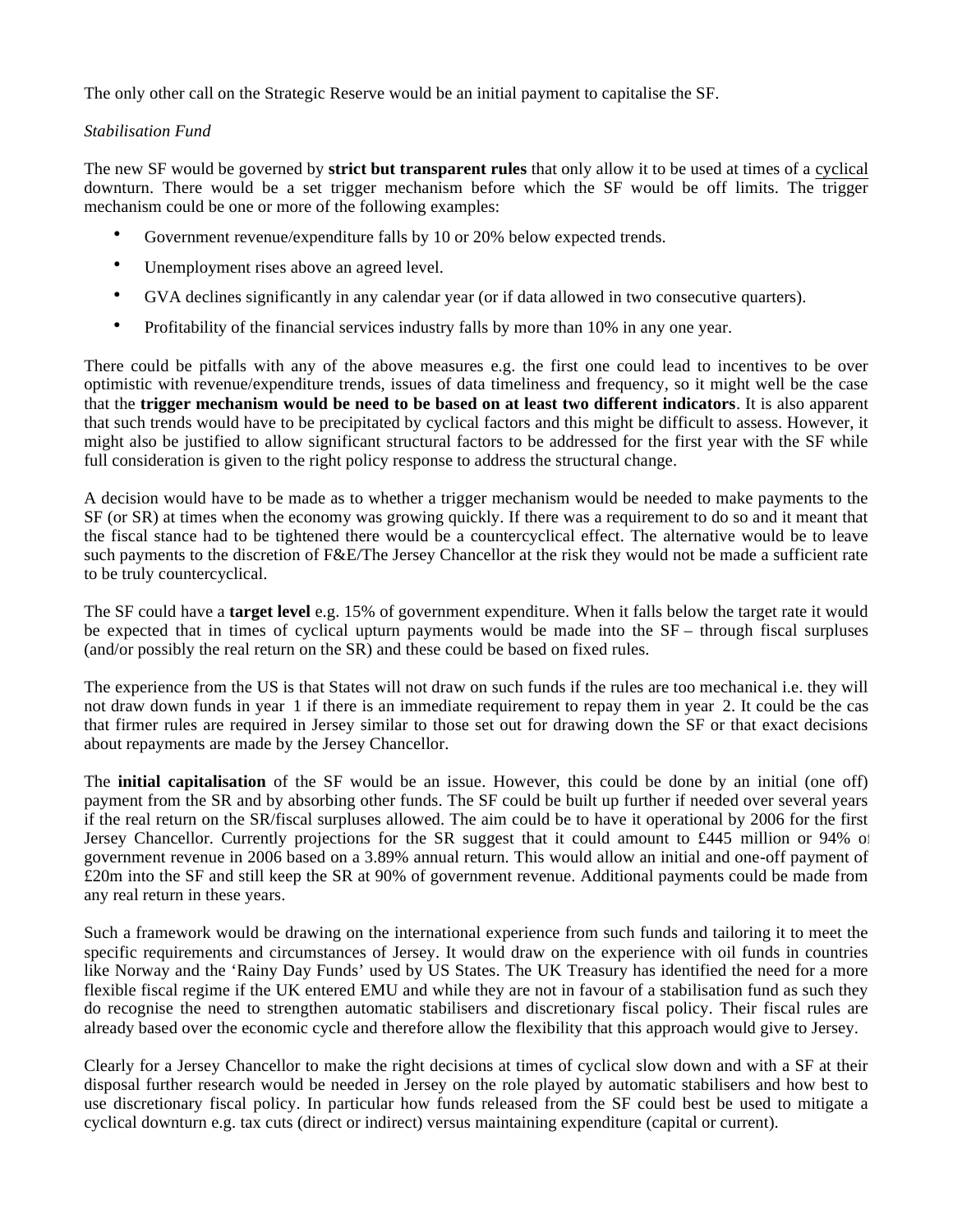## **Chapter summary and actions**

*A critical part of the Economic Growth Plan is to provide a new macroeconomic framework for Jersey that represents a clear break with the past. If sustainable economic growth is to be achieved with low inflation then the States of Jersey must ensure that fiscal policy - the one macroeconomic tool available - is focused on delivering the stability required. A transparent and credible framework is required to support stability and control inflation.*

*The Economic Development Committee offers its full support to the Finance and Economics Committee in working towards a new framework for the Strategic Reserve and Fiscal Policy that encapsulates the proposals in this report for a new counter cyclical Stabilisation Fund, with the Strategic Reserve clearly put to one side to be used only if the Island faces a major shock to its economy.*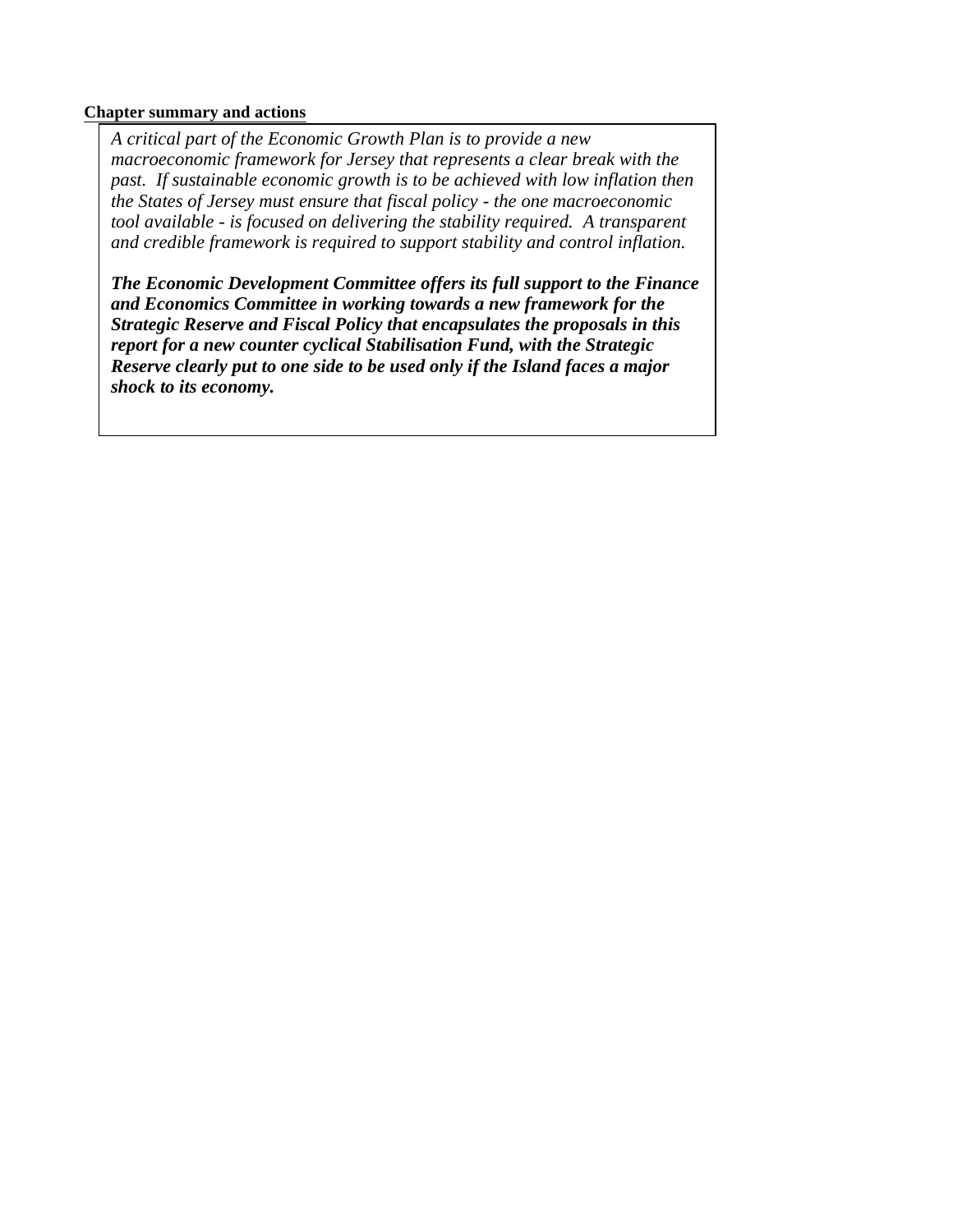#### **Briefing Note: Dwelling House Loan Fund**

**States of Jersey Treasury**

| To:<br><b>Julian Morris</b><br>Cc: | <b>From:</b><br>Date: | <b>Ray Foster</b><br>2/5/06 |
|------------------------------------|-----------------------|-----------------------------|
|------------------------------------|-----------------------|-----------------------------|

#### **Financial Framework - Draft Strategic Plan: Dwelling Houses Loans Fund**

Further to the Panel's request, the following background information is provided:

- (i) The Dwelling Houses Loans Fund (DHLF) is administered under the Buildings (Loans) Jersey Law 1950 (last revised 31/8/2004).
- (ii) The DHLF was established in order to lend money to individuals (as identified in the relevant Law) to acquire a house. In the initial years the Fund received cash injections totalling  $\pounds$ 3.753 million from States general revenues. Over the years the rate of interest charged on loans to borrowers has exceeded the rate of interest charged to the Fund and a surplus has accrued.
- (iii) The intention of the States Loan scheme is to provide financial subsidy to those who need support in acquiring a property and repaying a mortgage, those who are able to pay more do so. Once an individual's income is sufficient to pay a commercial rate under the current rules they do so.

 The current commercial rate is higher than a borrower would normally pay in the private sector, which is an incentive to individuals to leave the States scheme when they are able.

(iv) At  $31/12/2005$ , the DHLF had an accumulated fund balance of some £52.7 million- of this, £13.5 million relates to loans and interest outstanding.

 The remaining £39.2 million represents a temporary advance from the DHLF to the (then) Capital Fund. Under the Public Finances (Jersey) Law 2005, the Capital Fund has been superseded by the Consolidated Fund.

A copy of the accounts is attached.

- (v) The surplus currently accruing on the Fund has no particular purpose under the administering law. The terms of Article 2 of the Building Loans (Jersey) Law 1950 states*"…there shall be established a fund, to be called the "Dwelling-Houses Loan Fund" (in this Law referred to as "the Fund"), into which the States may pay, and from which the States may withdraw, such sums as they shall from time to time determine."*
- (vi) It is proposed that £12 million of the current surplus be allocated to increase the funding available to the 2007 – 2011 Capital Programme – principally to provide for refurbishment and redevelopment of States social housing. This proposal will be considered by the Council of Ministers on 11 May 2006 and, if adopted, will be included in the States Annual Business Plan to be discussed in September 2006.
- (vii) When considering how the accumulated surplus should be appropriated, the States will need to consider a number of factors including:
	- the need to agree a Strategic Reserve policy (Strategic Plan aim 9.1.7);
	- the impact on the economy of a potential significant 'one off' increase in government expenditure (inflation and impact on construction sector capacity);
	- the need to ensure that a funding requirement is not created that will remain once the surplus has been exhausted;
	- the impact on the States general revenues cash flow.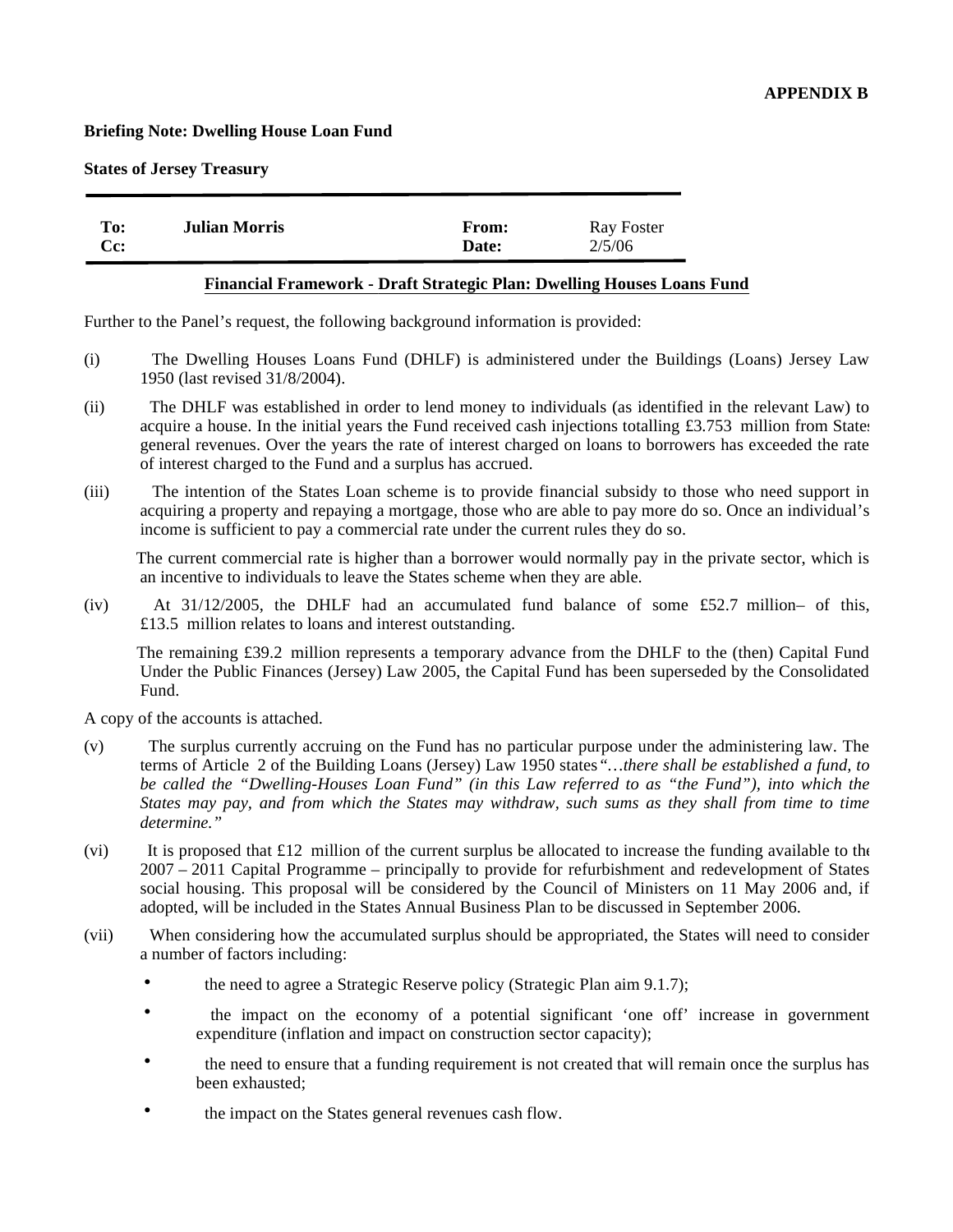**Ray Foster Head of Corporate Capital**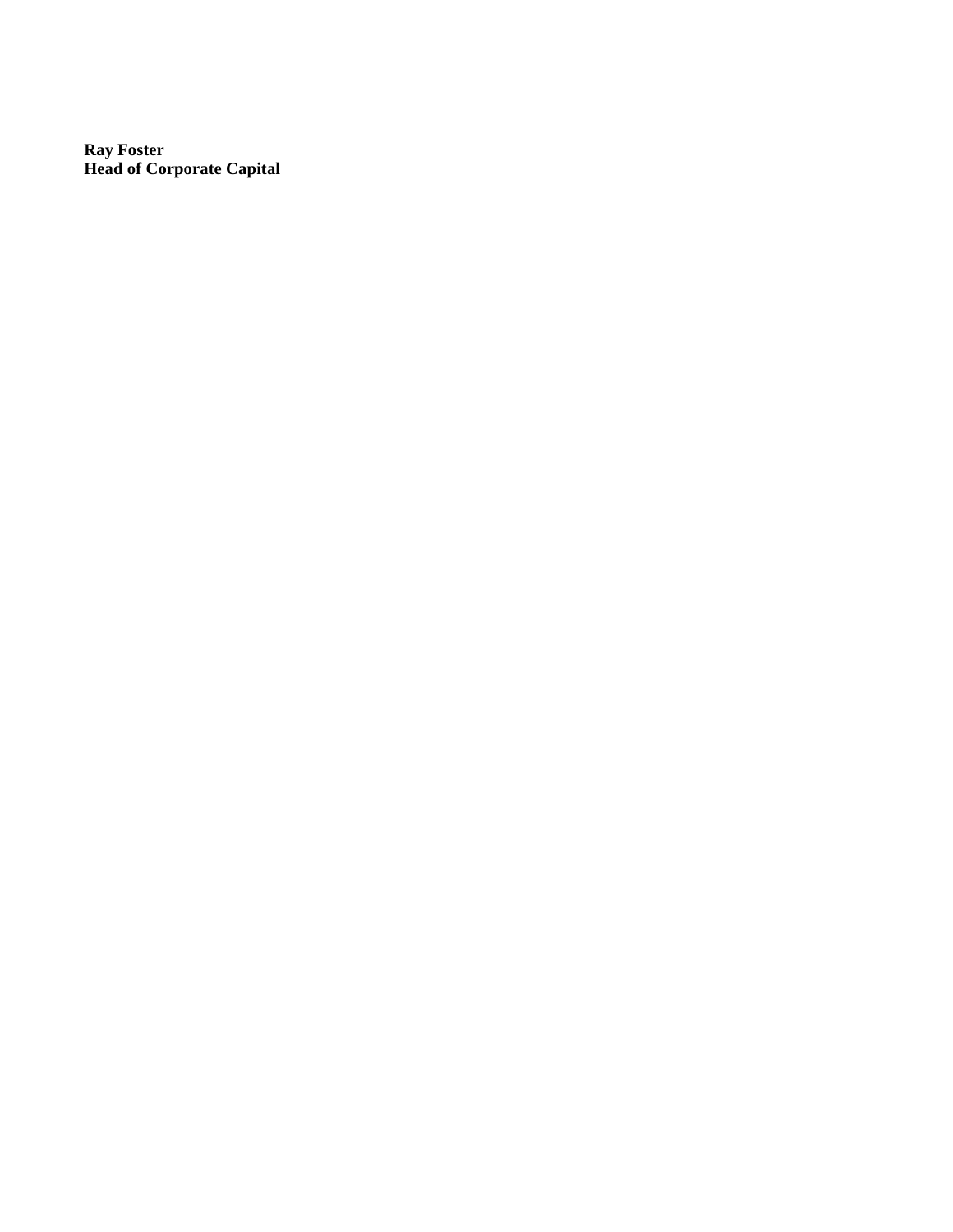# **Dwelling House Loan Fund**

|                                      |                  | 2005         | 2004      |            |
|--------------------------------------|------------------|--------------|-----------|------------|
|                                      | $\mathbf f$      | $\pounds$    | $\pounds$ | $\pounds$  |
| MЕ                                   |                  |              |           |            |
| erest charged to<br>rowers           |                  | 1,394,829    |           | 1,630,954  |
| erest from advances<br>Capital Fund  |                  | 1,634,493    |           | 1,346,953  |
| ening Balance<br>erest Adjustment    |                  | 0            |           |            |
|                                      |                  | 3,029,322    |           | 2,977,907  |
| <b>NDITURE</b>                       |                  |              |           |            |
| ministrative expenses                | 117,892          |              | 122,486   |            |
| 1 debt                               | $\boldsymbol{0}$ |              | $\theta$  |            |
|                                      |                  | (117,892)    |           | (122, 486) |
| $\frac{1}{s}$ (deficit) for the year |                  | 2,911,429.32 |           | 2,855,422  |

|                                            |                | 2005           | 2004             |                  |
|--------------------------------------------|----------------|----------------|------------------|------------------|
| <b>S EMPLOYED</b>                          | $\overline{f}$ | $\overline{f}$ | $\overline{f}$   | $\pounds$        |
| umulated Fund<br>ance at start of year     | 49,804,500     |                | 46,949,078       |                  |
| plus/(loss) for the<br>$\mathbf{r}$        | 2,911,429      |                | 2,855,422        |                  |
|                                            |                | 52,715,929     |                  | 49,804,500       |
|                                            |                | 52,715,929     |                  | 49,804,500       |
| <b>ESENTED BY:</b>                         |                |                |                  |                  |
| <i>uns and interest</i><br>standing        |                | 13,457,869     |                  | 15,611,931       |
| rrent assets                               |                |                |                  |                  |
| <b>ptors</b>                               | 5,911          |                | $\boldsymbol{0}$ |                  |
| $otor - Temporary$<br>ance to Capital Fund | 39,276,522     | 39,282,434     | 34,192,569       | 34,192,569       |
| rrent Liabilities                          |                |                |                  |                  |
| ditors                                     | 24,373         |                | $\mathbf{0}$     |                  |
|                                            |                | (24, 373)      |                  | $\boldsymbol{0}$ |
|                                            |                | 52,715,929     |                  | 49,804,500       |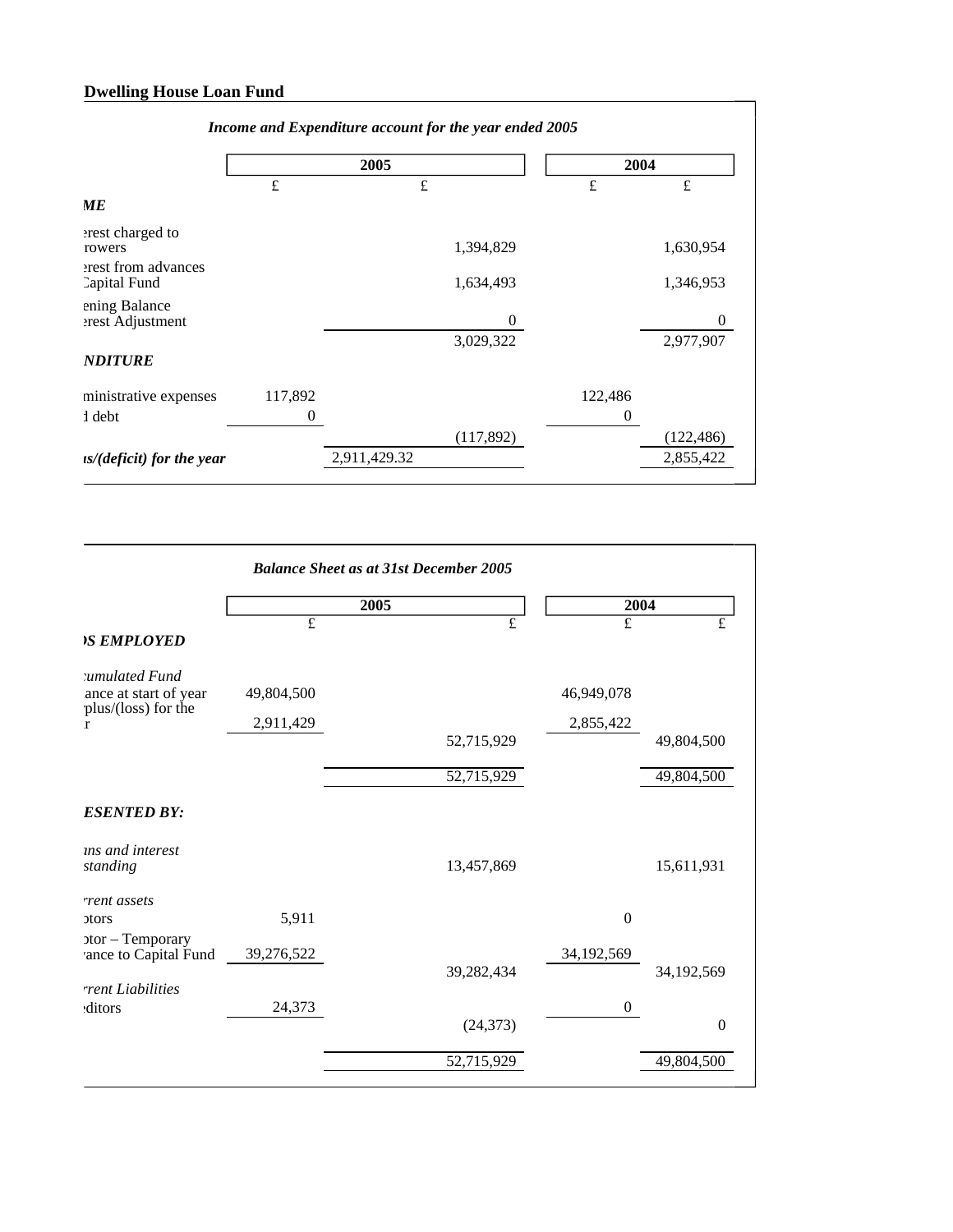# **Projected Profile of Corporate and Departmental Efficiency Savings**

|                         | 2005           | 2006           | 2007                        | 2008           | 2009           | <b>Total</b>                 |     |
|-------------------------|----------------|----------------|-----------------------------|----------------|----------------|------------------------------|-----|
|                         | $\pounds$ '000 | $\pounds$ '000 | $\pmb{\pounds}^{\prime}000$ | $\pounds$ '000 | $\pounds$ '000 | $\pmb{\pounds}^{\bullet}000$ |     |
| rate Efficiencies       |                |                |                             |                |                |                              |     |
|                         | 300            | 400            |                             |                |                | 700                          |     |
|                         | 500            | 440            |                             |                |                | 940                          |     |
| e                       | 206            | 494            | 427                         |                |                | 1,127                        |     |
| ement                   | 150            | 300            | 750                         | 700            |                | 1,900                        |     |
| <b>Support Services</b> | 1,156          | 1,634          | 1,177                       | 700            | $\mathbf{0}$   | 4,667                        |     |
| Departmental            | 120            | 120            | 120                         | 120            |                | 480                          |     |
| ive Overheads           |                |                | 330                         | 330            |                | 660                          |     |
| ty                      |                |                |                             |                |                |                              |     |
| nue                     |                | 400            | 500                         | 600            |                | 1,500                        |     |
| tal                     |                |                | 700                         | 1,600          | 1,700          | 4,000                        |     |
| Corporate Efficiencies  | 1,276          | 2,154          | 2,827                       | 3,350          | 1,700          | 11,307                       | 57% |
| mental Efficiencies     | 4,724          | 1,846          | 1,173                       | 650            | 300            | 8,693                        | 43% |
| t                       | 6,000          | 4,000          | 4,000                       | 4,000          | 2,000          | 2,000                        |     |

This new Allocation schedule was presented to the Finance and Economics Committee and CMB in December 2005 by the Change Team.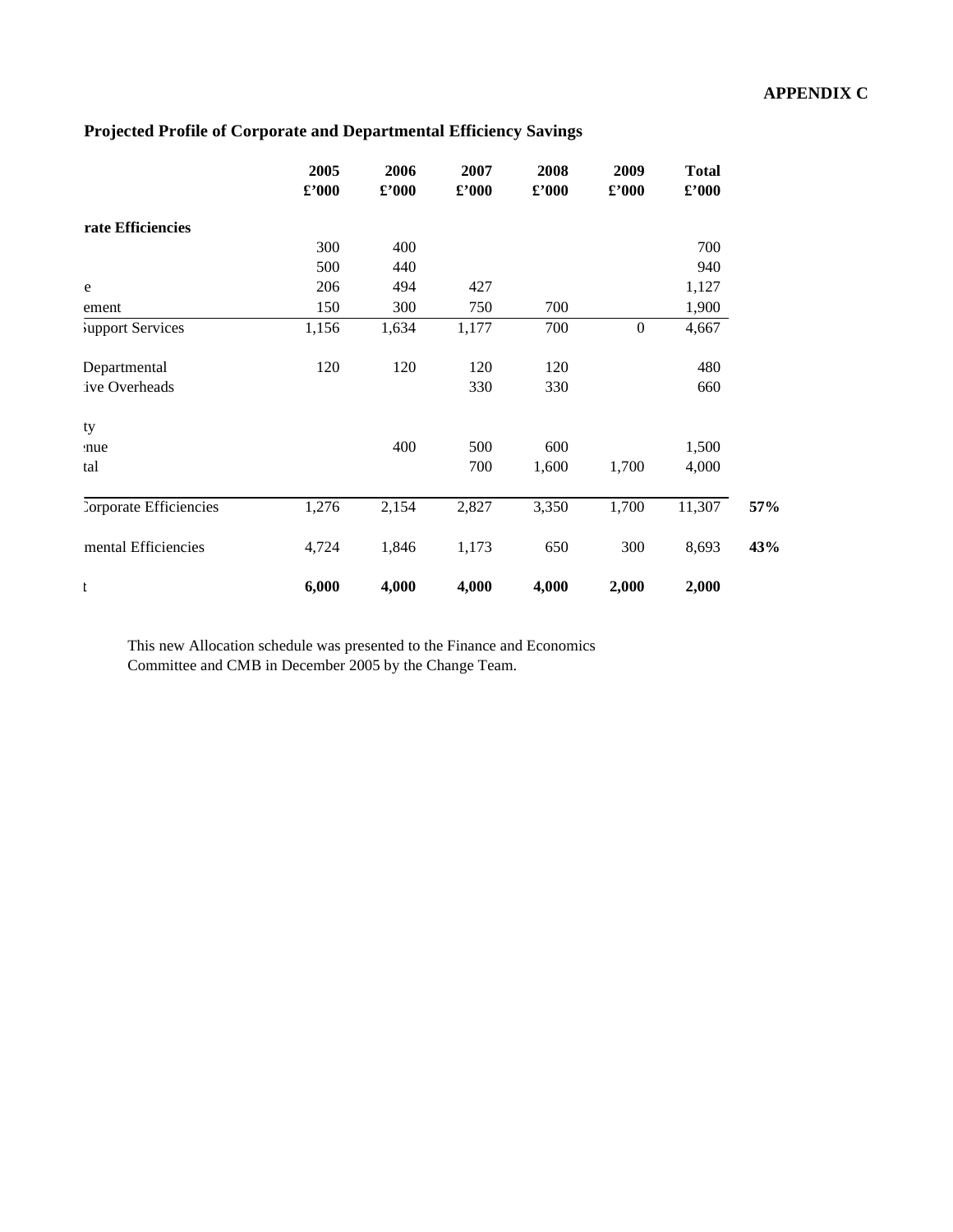**States Net Revenue Expenditure and Capital Expenditure 1990 to 2005 compared against inflation**

|     |           | <b>Jersey</b> ( <b>June 2000 = 100</b> ) |      |        |          |  |
|-----|-----------|------------------------------------------|------|--------|----------|--|
|     | items RPI | % change                                 |      | RPI(X) | % change |  |
| 990 | 65.7      |                                          |      |        |          |  |
| 991 | 71.0      | 8.1                                      |      |        |          |  |
| 992 | 75.3      | 6.1                                      |      |        |          |  |
| 993 | 78.2      | 3.9                                      |      |        |          |  |
| 994 | 80.3      | 2.7                                      |      |        |          |  |
| 995 | 83.2      | 3.6                                      |      |        |          |  |
| 996 | 85.8      | 3.1                                      |      |        |          |  |
| 997 | 89.0      | 3.7                                      |      |        |          |  |
| 998 | 92.9      | 4.4                                      |      |        |          |  |
| 999 | 96.2      | 3.6                                      | 1999 | 96.6   |          |  |
| 000 | 100.4     | 4.4                                      | 2000 | 100.4  | 3.9      |  |
| 001 | 104.2     | 3.8                                      | 2001 | 104.3  | 3.9      |  |
| 002 | 108.7     | 4.3                                      | 2002 | 108.8  | 4.3      |  |
| 003 | 113.4     | 4.3                                      | 2003 | 113.7  | 4.5      |  |
| 004 | 118.9     | 4.9                                      | 2004 | 117.5  | 3.3      |  |
| 005 | 122.6     | 3.1                                      | 2005 | 120.3  | 2.4      |  |

| •е 1 | Jersey Inflation 1990 to 2005 |  |
|------|-------------------------------|--|
|      |                               |  |

| $\cdot$ e 2 | UK Inflation 1990 to 2005 |
|-------------|---------------------------|

|     |           | nited Kingdom (January 1987 = 100) |      |        | <b>United Kingdom CPI</b><br>$(2005=100=100)$ |             |      |          |
|-----|-----------|------------------------------------|------|--------|-----------------------------------------------|-------------|------|----------|
|     | items RPI | % change                           |      | RPI(X) | % change                                      |             |      | % change |
| 990 | 126.1     |                                    | 1990 | 122.1  |                                               | 1990        | 71.5 |          |
| 991 | 133.5     | 5.9                                | 1991 | 130.3  | 6.7                                           | 1991        | 76.8 | 7.4      |
| 992 | 138.5     | 3.7                                | 1992 | 136.4  | 4.7                                           | 1992        | 80.1 | 4.3      |
| 993 | 140.7     | 1.6                                | 1993 | 140.5  | 3.0                                           | 1993        | 82.1 | 2.5      |
| 994 | 144.1     | 2.4                                | 1994 | 143.8  | 2.3                                           | 1994        | 83.8 | 2.1      |
| 995 | 149.1     | 3.5                                | 1995 | 147.9  | 2.9                                           | 1995        | 86   | 2.6      |
| 996 | 152.7     | 2.4                                | 1996 | 152.3  | 3.0                                           | 1996        | 88.1 | 2.4      |
| 997 | 157.5     | 3.1                                | 1997 | 156.5  | 2.8                                           | 1997        | 89.7 | 1.8      |
| 998 | 162.9     | 3.4                                | 1998 | 160.6  | 2.6                                           | 1998        | 91.1 | 1.6      |
| 999 | 165.4     | 1.5                                | 1999 | 164.3  | 2.3                                           | 1999        | 92.3 | 1.3      |
| 000 | 170.3     | 3.0                                | 2000 | 167.7  | 2.1                                           | <b>2000</b> | 93.1 | 0.9      |
| 001 | 173.3     | 1.8                                | 2001 | 171.3  | 2.1                                           | 2001        | 94.2 | 1.2      |
| 002 | 176.2     | 1.7                                | 2002 | 175.1  | 2.2                                           | 2002        | 95.4 | 1.3      |
| 003 | 181.3     | 2.9                                | 2003 | 180.0  | 2.8                                           | 2003        | 96.7 | 1.4      |
| 004 | 186.7     | 3.0                                | 2004 | 184.0  | 2.2                                           | 2004        | 98   | 1.3      |
| 005 | 192.0     | 2.8                                | 2005 | 188.2  | 2.3                                           | 2005        | 100  | 2.0      |